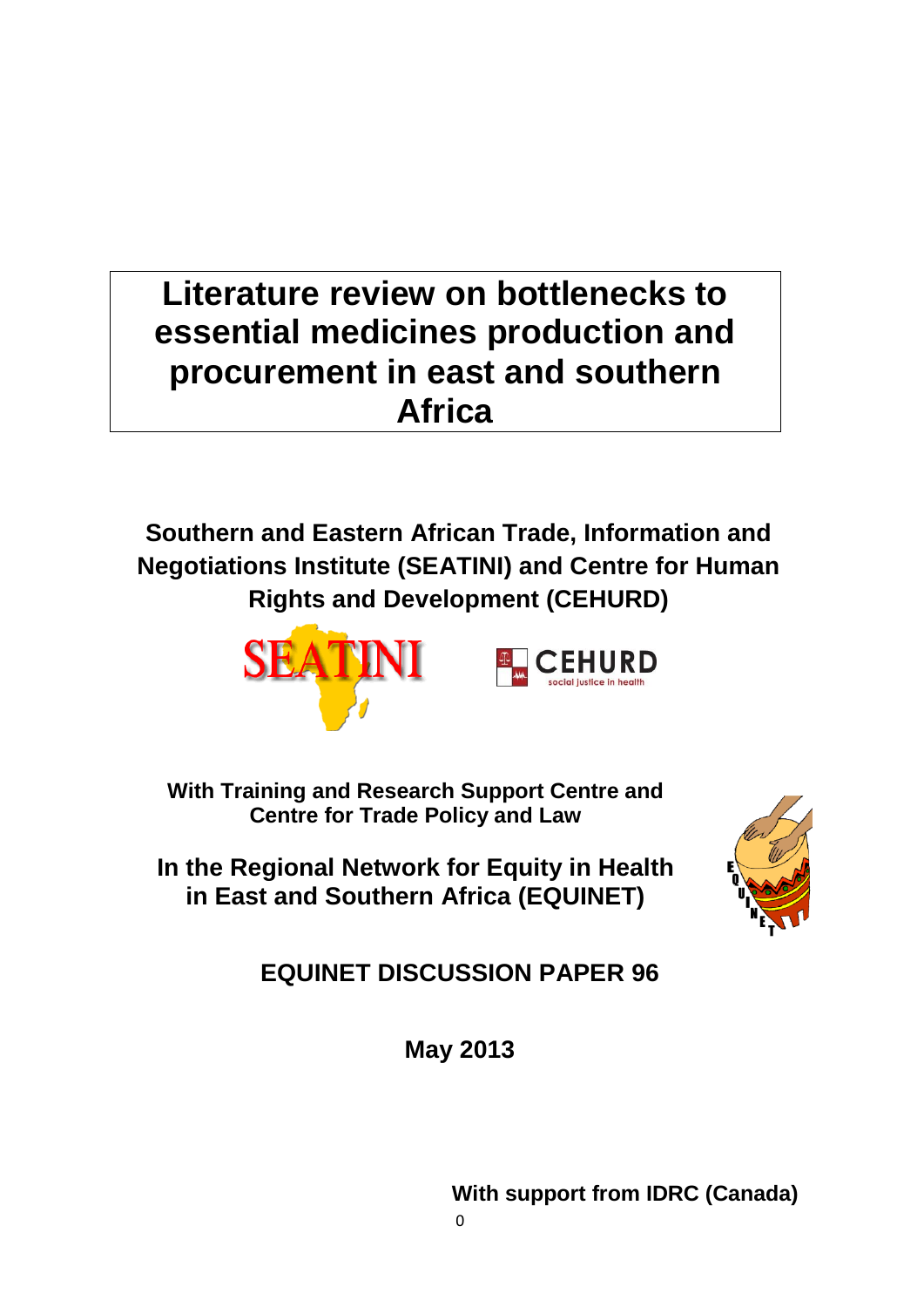### **Table of contents**

| 1.  |     |  |  |
|-----|-----|--|--|
| 2.  |     |  |  |
| 3.  |     |  |  |
| 3.1 |     |  |  |
|     | 3.2 |  |  |
| 4.  |     |  |  |
|     | 4.1 |  |  |
|     | 4.2 |  |  |
| 5.  |     |  |  |
| 5.1 |     |  |  |
|     | 5.2 |  |  |
|     | 5.3 |  |  |
|     | 5.4 |  |  |
| 6.  |     |  |  |
| 7   |     |  |  |
|     |     |  |  |

**Cite as:** SEATINI, CEHURD (2013) 'Literature review on co-operation in essential medicines production and procurement between Eastern and Southern Africa (ESA) and Brazil, India and China', EQUINET Discussion paper 96, TARSC, CPTL, EQUINET Harare

Written by R Machemedze, E Munyuki, M Mulumba Acknowledgement for Peer review input from R Loewenson, B Molenaar, C Blouin and W Wanyanga; for inputs from the policy advisory group and ECSA HC at the June 2012 meeting on the EQUINET research programme and to IDRC Canada for financial support.

Technical edit by R Loewenson. Copy edit by V Knight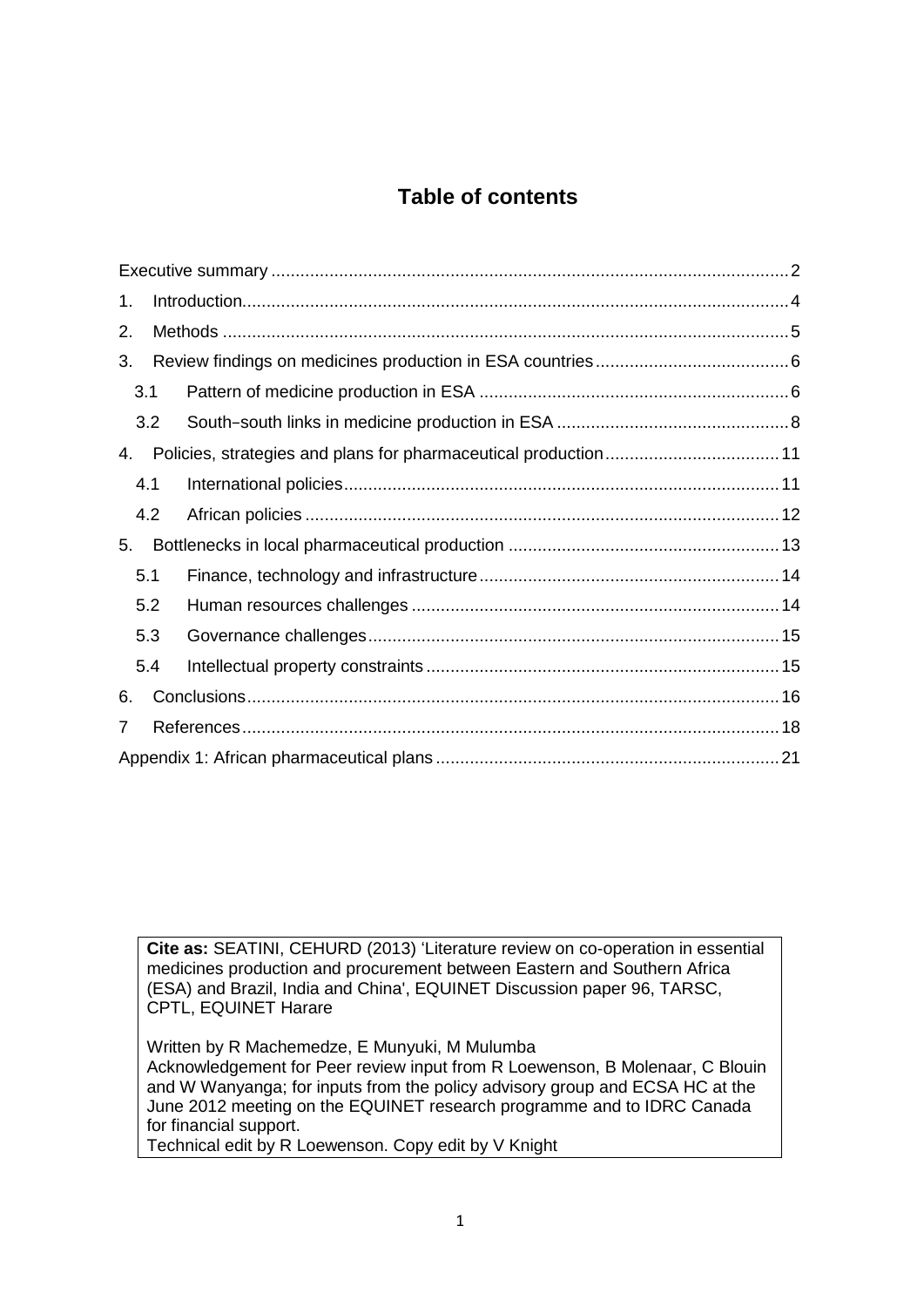### **Executive summary**

<span id="page-2-0"></span>Access to essential medicines is one of the key requirements for achieving equitable health systems and better public health in east and southern Africa (ESA). One constraint to this is that the region's medicine production capacity remains weak. In May 2007, the African Heads of State and Government adopted the Pharmaceutical Manufacturing Plan for Africa (PMPA) to maintain a sustainable supply of quality essential medicines to improve public health and promote industrial and economic development in Africa. The PMPA includes six priority areas: mapping productive capacity; situation analysis; developing a manufacturing agenda; addressing intellectual property issues; political, geographical, economic considerations; and financing. The plan assesses the barriers and bottlenecks to medicine production in the region that need to be addressed. Equally, the Southern African Development Community (SADC) and the East African Community (EAC) plans for pharmaceuticals provide information on proposed policy measures to overcome barriers to access to medicines, including measures such as pooled procurement to make medicines more affordable. Thus, within the region one policy goal is to create and sustain reliable regional pharmaceutical industries whose operations are relevant to the local economies and responsive to the disease burdens.

There are, however, impediments slowing application of these plans. Few countries in east and southern Africa have a domestic pharmaceutical industry. South Africa and Kenya have a larger number of local manufacturing plants compared to other countries in the region. This review compiles from existing literature bottlenecks to local medicine production in the region. It seeks to inform follow-up case study work on the extent to which relationships and agreements with Brazil, India and China are addressing the bottlenecks identified in the African Union (AU), SADC and EAC plans for pharmaceutical manufacturing.

This work is part of the Regional Network for Equity in Health in east and southern Africa (EQUINET) programme of work on *Contributions of global health diplomacy to health systems in sub-Saharan Africa.* The EQUINET programme examines the role of global health diplomacy (GHD), including south−south diplomacy, in addressing selected key challenges to health and health systems in east and southern Africa. It seeks to inform African policy actors and stakeholders within processes of global health diplomacy.

To support the work on south−south diplomacy on medicines, a desk study of literature published between 1992 and 2012 was compiled by the authors covering ESA countries in relation to: access to medicines, local production, global health diplomacy and south−south co-operation in pharmaceutical production. There is limited documentation in this field and 48 documents met the inclusion criteria in terms of the period and focus.

The review presents evidence from the literature on:

- the state of pharmaceutical production in ESA countries,
- existing plans, policies and strategies for pharmaceutical production in the ESA region, and
- the challenges/bottlenecks to pharmaceutical production in the ESA region.

. The review found a number of bottlenecks to local production and over reliance on imports of medicines from developed countries. They barriers to expanding medicine production in the region are identified as:

- A weak policy environment and limited governmental support to encourage domestic investment in the pharmaceutical industry;
- High tariffs on imported inputs, high interests rates on credit, ageing and unreliable energy, water and transport infrastructure;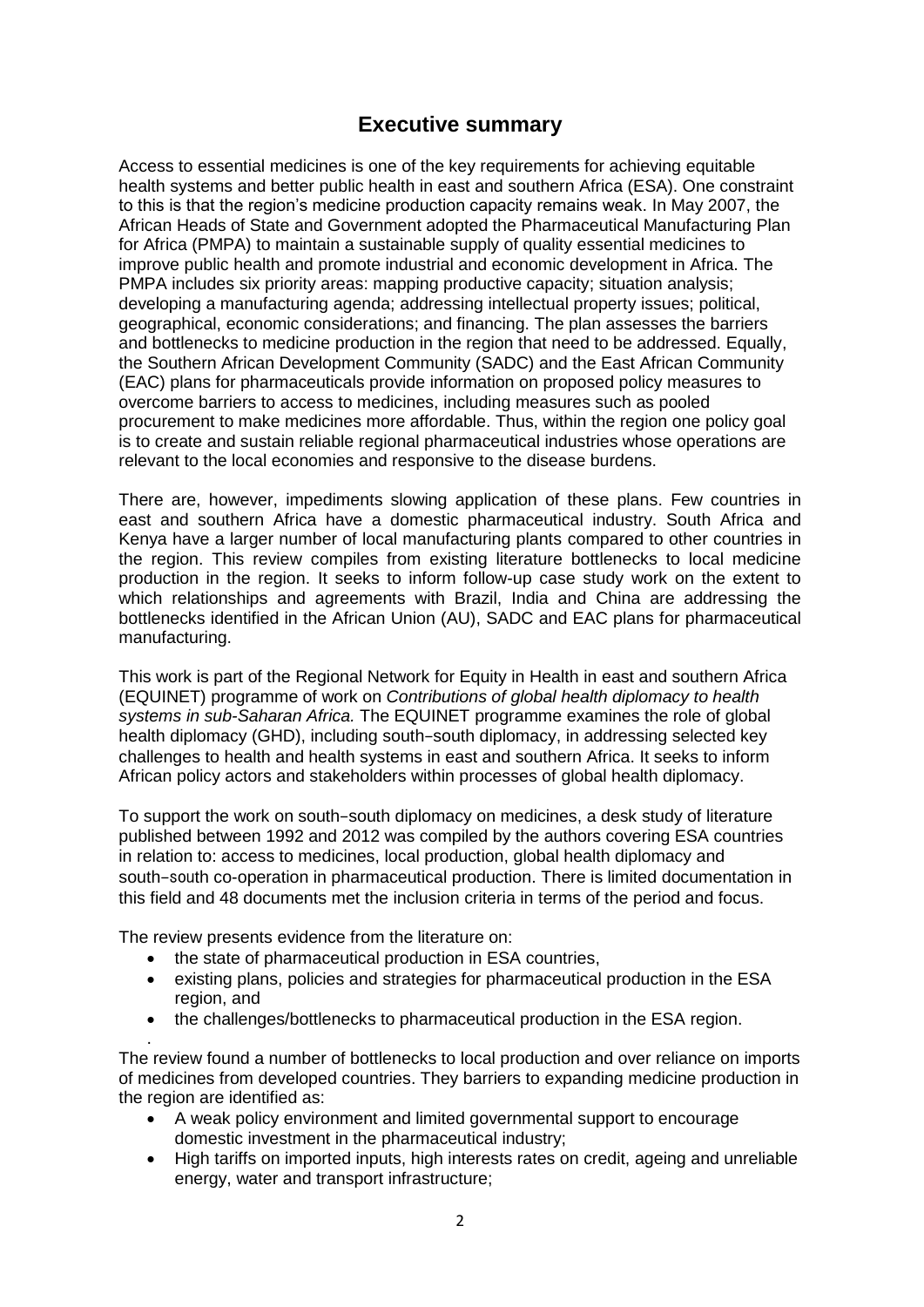- Shortfalls in capital and skills, including in scientists and industrial pharmacists and in laboratories;
- Limited international linkages and mechanisms for and intellectual property constraints in technology transfer and in the sourcing of active pharmaceutical ingredients;
- Gaps in the regulatory framework and in enforcement capacities to ensure quality assured, safe and efficacious medicines;
- Small markets within individual countries, and
- Weak or non-existent capacities for research and development.

The bottlenecks can be grouped into:

- **Financial:** lack of working capital, high costs, high utility tariffs;
- **Technology:** old plant and equipment; inadequate technology; patent constraints;
- **Infrastructure:** transaction and information costs; unreliable utilities;
- **Capacities:** limitations in skilled personnel;
- **Governance:** weak leadership and corruption.

The literature also highlights that a number of policy options are emerging in support of local production, including south−south and public and private sector partnerships. There is evidence of new interest in medicines markets and production in east and southern Africa, with India, Brazil, Thailand, China and other emergent economies involved in medicines production and trade. These countries are setting up plants with varying degrees of collaboration and joint ownership with African producers. Regional production and distribution agreements provide wider markets for medicines produced, generating economies of scale, better use of installed capacities, and greater possibilities of local supply of active ingredients and other raw materials. Regional co-operation has also been important to harmonise medicine regulation and support skills development.

The review highlights important areas to address in diplomacy, including in south−south agreements on and investments in medicines production, to overcome constraints to building the local pharmaceutical industry. The review suggests measures to address in negotiated agreements and diplomacy to overcome bottlenecks that include:

- **Government to set an enabling environment, including in policy,** to facilitate investments in and support of domestic production, such as through tax exemptions, interest and utility subsidies, low tariffs on imported inputs and guarantees on credit.
- **Investment in skills and capacities** for regulatory functions, technical, business and management aspects of manufacturing, and for strategic policy leadership, including investments in training industrial pharmacists, incentives to attract and retain skills and negotiating partnerships with international firms and governments;
- **Setting laws and strengthening enforcement capacities** within national medicines regulatory authorities, including investing in quality management systems, laboratories, enforcement personnel and technical capacities in laboratories and that biotechnology development goes hand-in-hand with regulation.
- **Negotiating regional and international agreements on markets** to widen the market size to improve viability of the industry and to access technology, enhanced product portfolios and investment capital.
- **Investing in research and development capacities** by developing science capacities, investing in local biodiversity and indigenous knowledge and in local R&D infrastructure.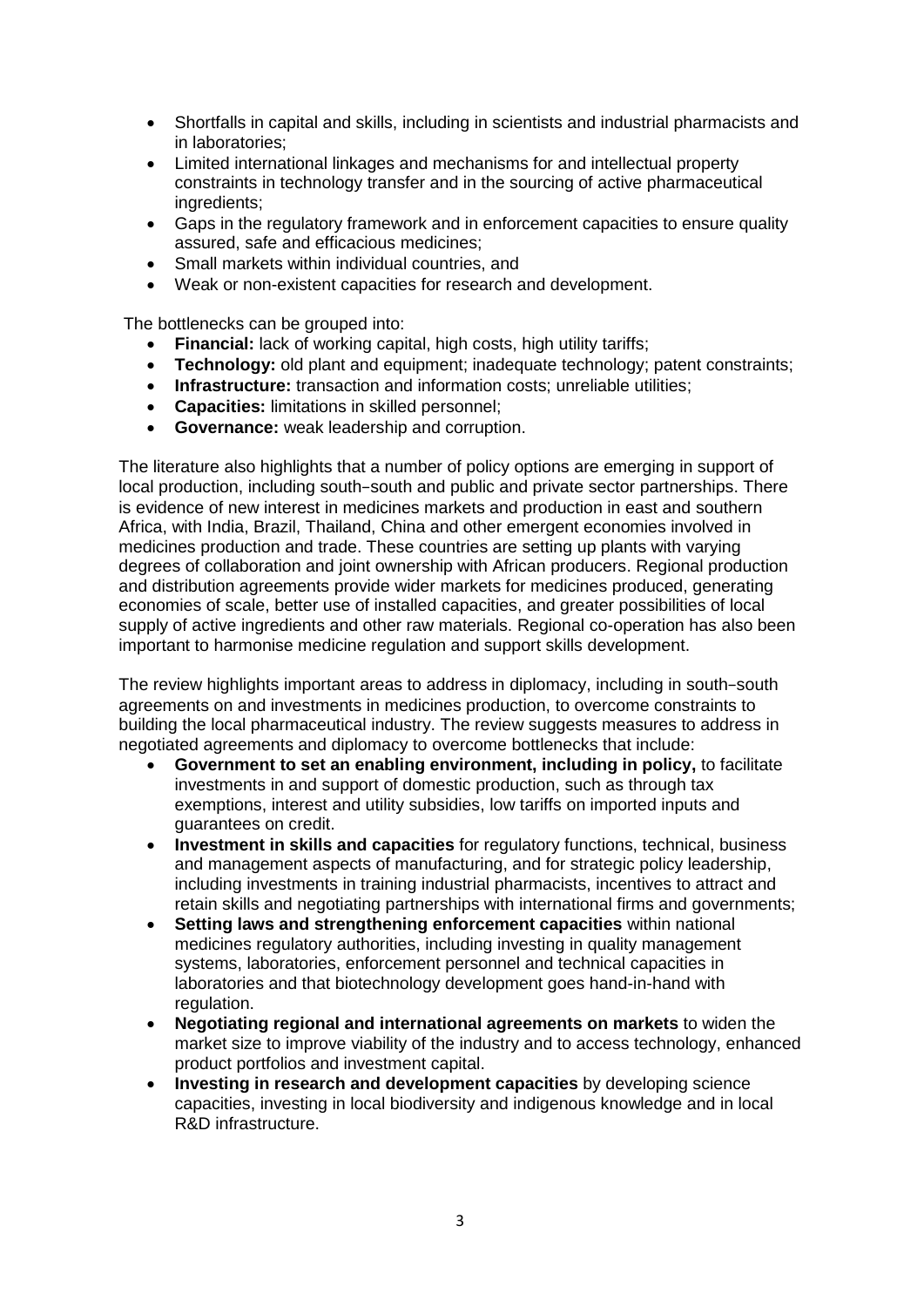### <span id="page-4-0"></span>**1. Introduction**

Access to essential medicines is one of the key requirements for achieving equitable health systems and better health for the population. The United Nations Conference on Trade and Development (UNCTAD) noted that over the past 25 years developing countries have made significant strides to ensure greater access to medicines. The number of people with regular access to essential medicines increased from two to four billion between 1997 and 2002. However, nearly two billion of the world's population, many of whom live in least-developed countries (LDC), lack regular access to essential medicines (UNCTAD, 2011).

Although considerable progress has been made in access to medicines, the benefits of this progress have been unequally distributed across the global population. Nearly twothirds of the world's people are estimated to have access to full and effective treatments with the medicines they need – leaving one-third without regular access, mostly in Asia and Africa (DFID, 2004). This problem may worsen as resistance develops to key medicines, such as those for malaria, TB and pneumonia. Where new medicines are developed to replace those no longer effective, they are frequently more expensive and may also require more stringent supervision to ensure they are properly used (DFID, 2004).

The world pharmaceutical market was worth an estimated \$855,500 million at factory prices (excluding delivery or tax charges) in 2011. As shown in *Figure 1*, the North American market (USA and Canada) had the largest share of this market, with a 41.8% share, while Africa and Asia had only a 13.7% share, despite their larger populations combined compared to the other regions (EFPIA, 2012).





*Source*: EFPIA, 2012.

In 2008, the WHO Global Strategy and Plan of Action on Public Health, Innovation and Intellectual Property (GSPA-PHI) observed that local production of pharmaceuticals was a key area for investment (WHO, 2011). The GSPA-PHI called for investment, capacity building, identification of best practices, north−south and south−south co-operation, collaboration with the pharmaceutical industry and building up of absorptive capacity, amongst other recommendations.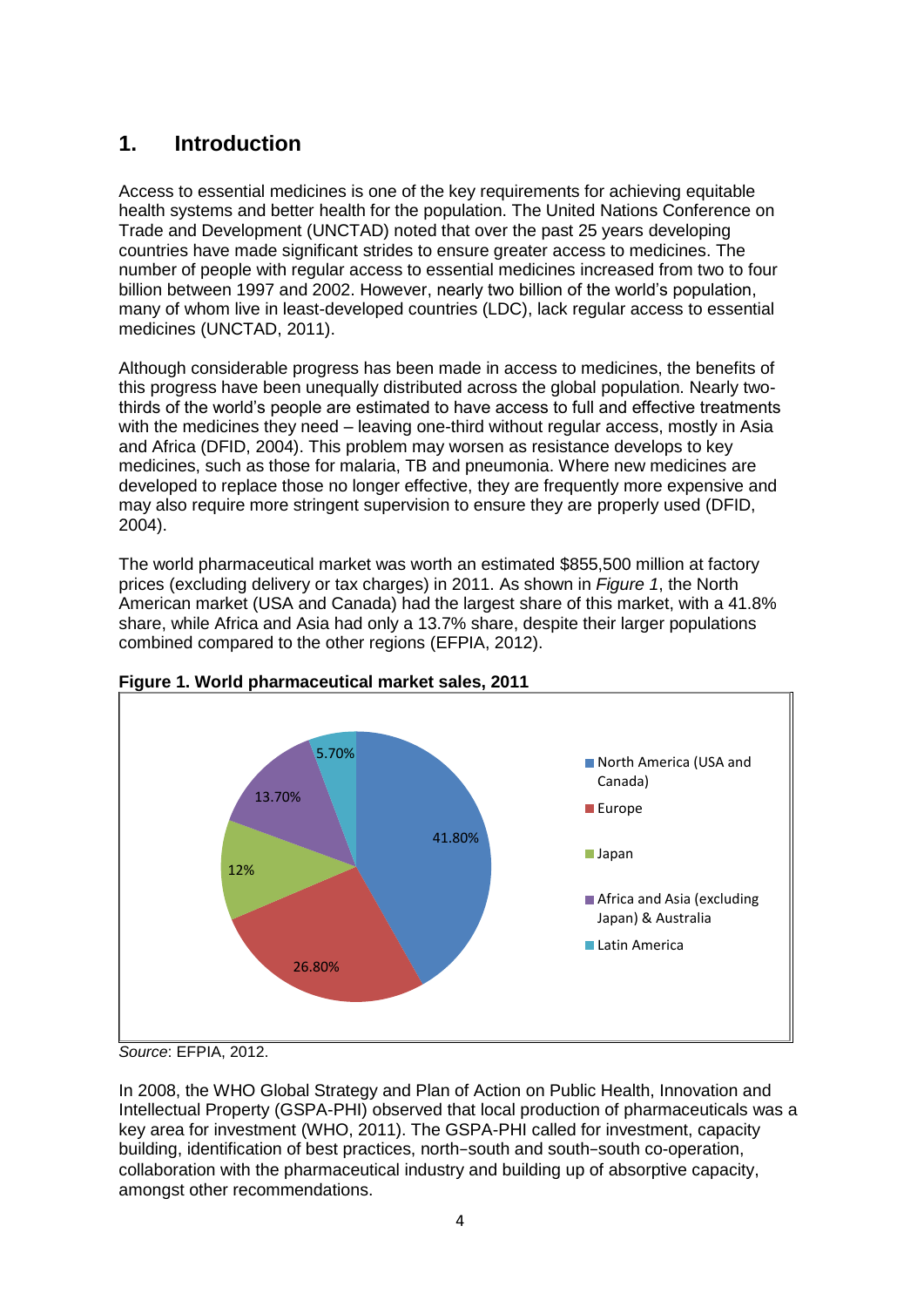The policy intention is to support local medicines production in Africa. The African Heads of State and Government adopted the Pharmaceutical Manufacturing Plan for Africa (PMPA) in May 2007 with the aim of contributing to a sustainable supply of quality essential medicines to improve public health and to promote industrial and economic development in Africa. The plan is the basis for a more co-ordinated approach to local medicines production based on countries' needs. Developing a local manufacturing capacity has advantages for employment, skills retention, foreign currency savings and to facilitate responsiveness to local health needs. The AU plan identifies six priority areas, including: mapping productive capacity; situation analysis; setting a manufacturing agenda; addressing intellectual property issues; and ensuring financing. The plan assesses the barriers and bottlenecks to medicine production in the region that need to be addressed. Equally, the Southern African Development Community (SADC) and the East African Community (EAC) plans for pharmaceuticals provide information on proposed policy measures to overcome barriers to medicines access, including measures such as pooled procurement to make medicines more affordable (SADC, 2007; EAC, 2011). The regional dimension is identified as important to foster the harmonised and co-ordinated production and trade policies needed for investment in essential medicine production and to create the capacities and markets to take advantage of existing or planned productive facilities.

This review compiles existing literature on the bottlenecks to local medicine production in the region. It seeks to inform follow-up case study work on the extent to which relationships and agreements with Brazil, India and China are addressing the bottlenecks identified in AU, SADC and EAC plans for pharmaceutical manufacturing.

This work is part of the Regional Network for Equity in Health in east and southern Africa (EQUINET) programme of work on *Contributions of global health diplomacy to health systems in sub-Saharan Africa.* The programme examines the role of global health diplomacy (GHD), including south–south diplomacy, in addressing selected key challenges to health and health systems in east and southern Africa. It seeks to inform African policy actors and stakeholders within foreign policy and global health diplomacy processes.

### <span id="page-5-0"></span>**2. Methods**

The literature review is based on a desk study of published literature that includes peer reviewed journal articles, policy documents, book chapters, media articles, academic reports, briefing papers and parliamentary reports. The documents included were those that referred to local production of pharmaceuticals, south−south co-operation, access to medicines, global health diplomacy and those that referred to the role of Brazil, India and China in access to medicines and pharmaceutical local production in ESA.

The literature review included documents produced between 1992 and 2012, a period during which the debate on access to medicines gained momentum due to the global policy regime led by the World Trade Organisation (WTO) Trade Related Aspects of Intellectual Property Rights (TRIPs) Agreement and the quest for access to medicines in the era of HIV, given that there was almost no pharmaceutical production in ESA countries, despite being most affected by AIDS. The period saw the emergence of Brazil, India, China, Russia and South Africa (BRICS).

The reports were obtained from Medline, IDRC, Google and EQUINET databases and through Internet search. Searches were also done on multilateral agency websites, e.g., WHO, WTO, UNIDO, UNCTAD, World Bank; continental and regional organisation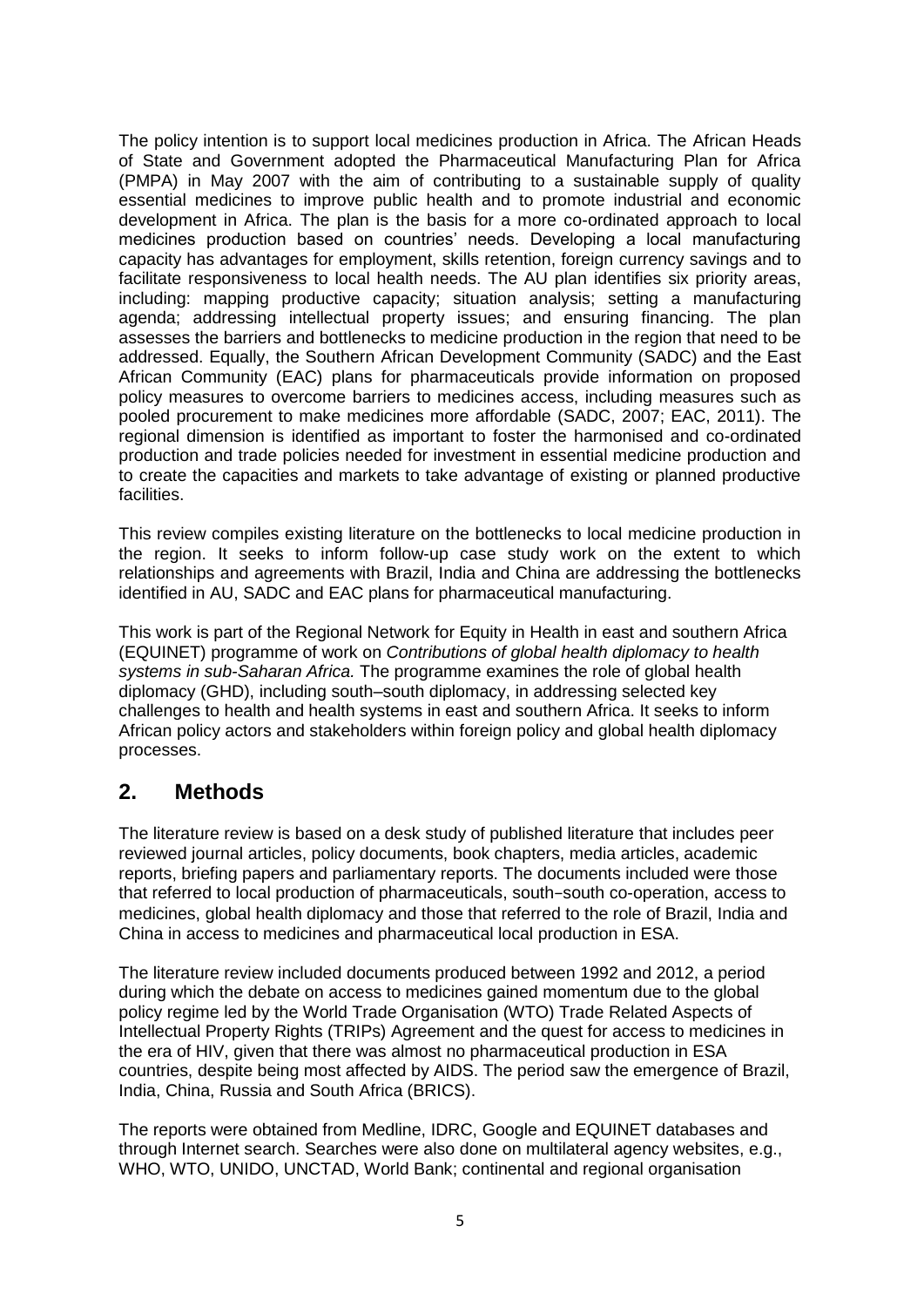websites, e.g., AU, SADC, EAC, UN Economic Commission for Africa; and mainstream international and regional media through Google Chrome.

The Internet and online library searches used the following search terms: access to medicines, local production, global health diplomacy, south–south cooperation + pharmaceutical production + east and southern Africa. Further searches were done for pharmaceutical production + east and southern Africa + Brazil or India or China. Where a relevant paper was found, the snowballing method was also employed, leading to other useful documents.

The search found 200 documents specific to medicines in ESA countries, including the role of Brazil, India and China in ESA countries. A final set of 48 documents were included that met the inclusion criteria and terms noted above, shown in the reference list. The documents included in this review are not exhaustive of all literature on access to medicines, local production and south−south cooperation. The methods faced limitations in that much publication in Africa is in grey literature not accessible online that would usually be included in the review. This will be addressed through field work at a later stage of the work. However, the review was able in some areas to triangulate information from official policy documents and peer reviewed scholarly papers to highlight debates around local production and access to medicines, and the potential role of south−south cooperation.

The next section provides the findings from a review of these documents. The evidence is presented in three sections:

- The state of pharmaceutical production in ESA countries;
- Plans, policies and strategies for pharmaceutical production in the ESA region; and
- Challenges and bottlenecks identified in pharmaceutical production in the ESA region.

A final section discusses the lessons learnt and implications for follow-up work on health diplomacy and south−south co-operation in medicines production in ESA.

### <span id="page-6-0"></span>**3. Review findings on medicines production in ESA countries**

#### <span id="page-6-1"></span>**3.1 Pattern of medicine production in ESA**

The World Health Organisation (WHO) noted that local production of drugs in low- and middle-income countries is one way of increasing access to medicines and also contributing to economic and industrial development and to technological capacity (WHO, 2006). Local production assists in meeting the Millennium Development Goal targets for access to medicines (that is goal 8, target 17, on co-operation with pharmaceutical companies to provide access to affordable, essential drugs in developing countries, and indicator 46 on the proportion of the population with access to affordable essential drugs on a sustainable basis). The objectives and expertise needed for local medicines production extend beyond public health to include research and development, intellectual property, trade and commerce, tax and tariff policies, drug regulatory and registration issues, finance, raw materials procurement, medicines, pharmaceutical manufacturing and marketing (COHRED and NEPAD, 2009). The issues that emerged from the literature commonly relate to business opportunities and issues in local production more than public health issues (Koivusalo, 2010).

Several policy sources consider that establishing local production facilities, including through south−south cooperation, would be one way of improving access to medicines in ESA countries (AU, 2007; EAC, 2011; SADC, 2007). African countries have been urged to pool their resources and strengthen their capacity to manufacture generic pharmaceutical products (Elbeshbishi, 2007). The AU PMPA asserts that "access to quality healthcare,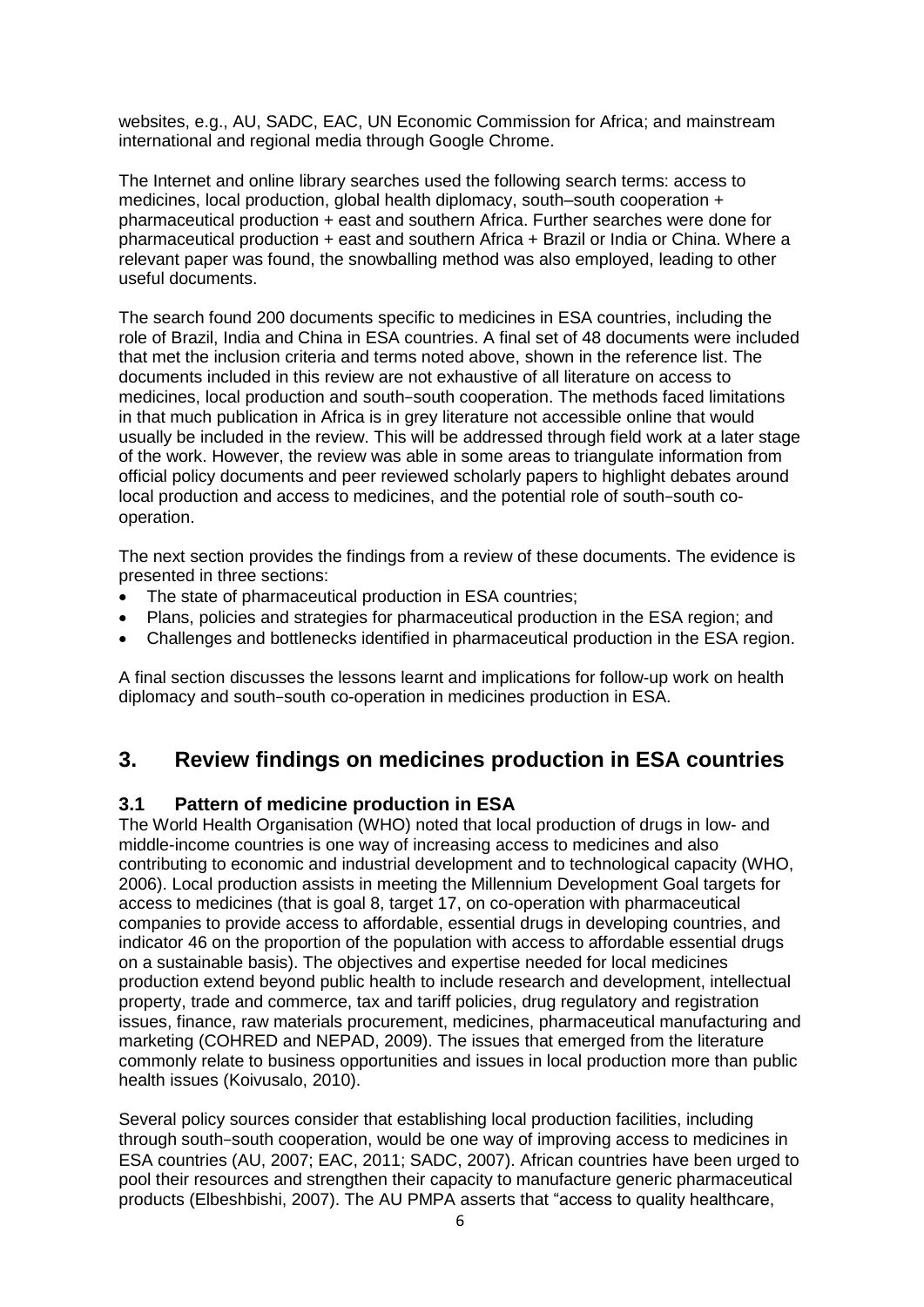including access to all essential medicines that are affordable, safe, efficacious, and of good quality, is a fundamental human right." Promoting industrial development and safeguarding and protecting public health are identified as synergistic priorities. Production of quality medicines and the development of an international Good Manufacturing Practice(GMP) compliant industry in Africa are asserted to be both feasible and desirable (AU, 2012). South−south collaboration in health plays a role in capacity building and innovation in medicines production. By contributing their respective strengths, co-operation across countries has the potential to enhance research and development on new health products and services (Alden and Vieira 2005; Chaturvedi and Thorsteinsdóttir, 2012). The policy context for local production is reviewed in more detail in the next section. This section reports on the current state of pharmaceutical production in ESA countries as found in the literature.

The International Finance Corporation (IFC) estimated the sub-Saharan Africa pharmaceutical market to be worth \$3.8 billion in 2006. Local final formulators created 25- 30% of this value, or approximately \$1 billion (IFC, 2008). While 37 sub-Saharan African countries have some pharmaceutical production, South Africa dominated the sector with more than 70% of the region's annual pharmaceutical production. Nigeria, Kenya, and Ghana together represent another 20% (see *Figure 2*). Nigeria and Ghana's production focuses more on local consumption whereas 35-45% of Kenyan manufacturers' revenues come from exports to east African and Common Market for Eastern and Southern Africa (COMESA) countries. The sector is growing: The IFC estimated that 40% of the cumulative \$1.6-\$2.9 billion projected investment in health care in the region between 2007 and 2016 will be invested in generic final formulation manufacturing (IFC, 2008).



**Figure 2: Domestic pharmaceutical manufacturers in the ESA region, 2011**

While 37 sub-Saharan African countries have some pharmaceutical production, in 25 countries this is limited to packaging or labelling. Only South Africa has a limited degree of active pharmaceutical ingredient (API) production. Further, most production outside South Africa consists of non-complex, high-volume essential products, such as basic analgesics, simple antibiotics, anti-malarial drugs and vitamins (IFC, 2008). Local production in Africa therefore largely relies on imported active ingredients and contingent on foreign funding and manufacturing, with a dependency on imports (COHRED, NEPAD 2009). Pharmaceutical research and development is limited by low capacity (EAC, 2011; SADC, 2007; COHRED and NEPAD, 2009; WHO 2009).

*Source:* WHO (2011), EAC (2011).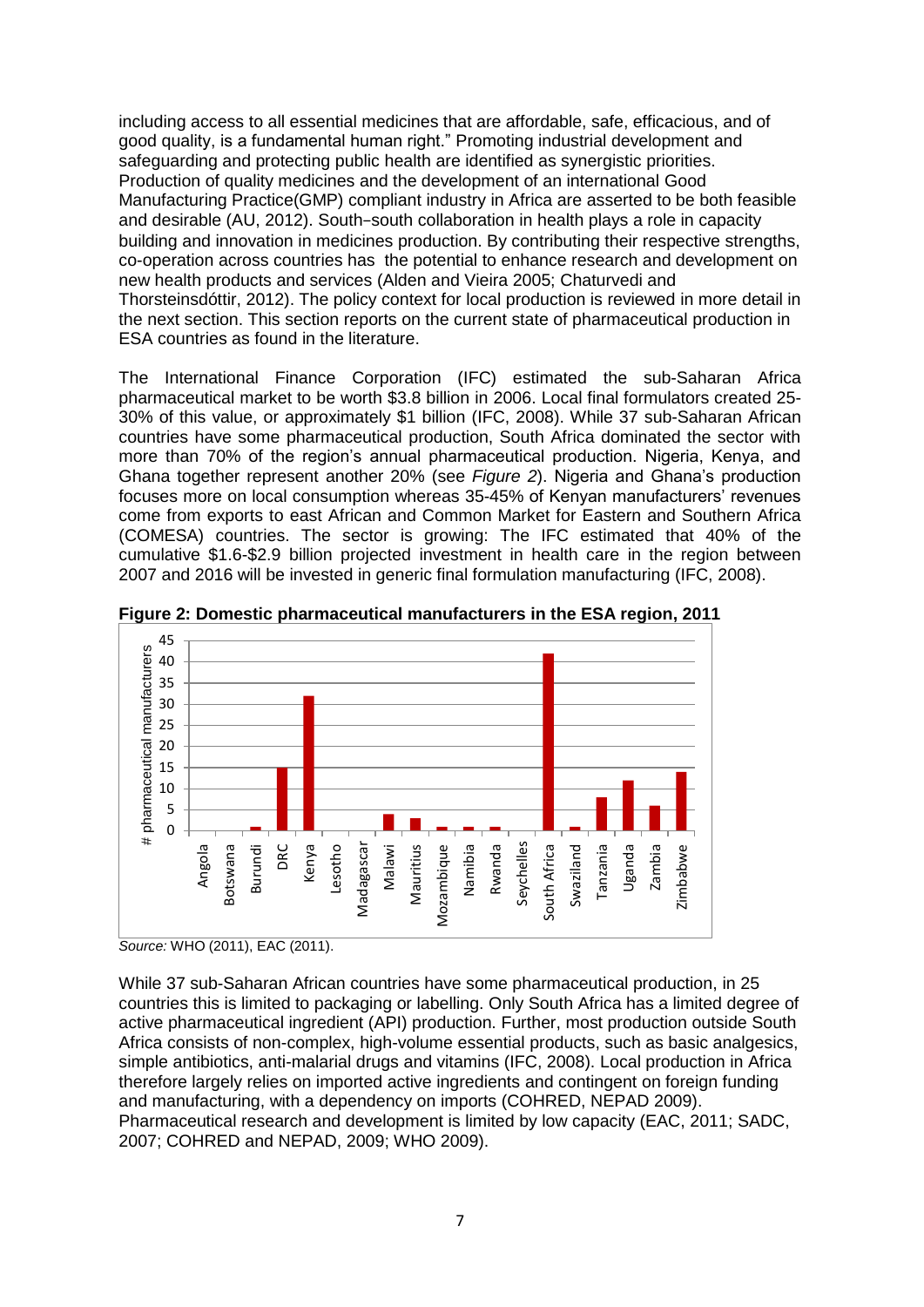#### <span id="page-8-0"></span>**3.2 South−south links in medicine production in ESA**

International actors thus have an influence on medicines production and markets in the region. A number of ESA countries rely on India and China for imports of affordable generics and raw materials, although through unreliable medicine supply systems (Elbeshbishi, 2007).

#### **Indian exports to African markets**

African countries provide a small market for India's drugs and pharmaceuticals exports. Europe and America accounted for 57.8% and Asia, including the Middle East, for another 26.9% of India's total pharmaceutical exports in 2006-07. Africa's share was only 14.1%. But Africa is an expanding market for India. Its share has gone up from 10.7% in 1994-95 to 14.1% in 2006-07. The African market has grown faster than all other regions except America. Six countries (Nigeria, South Africa, Kenya, Ghana, Uganda and Tanzania) accounted for more than half of India's drugs and pharmaceuticals exports to Africa in 2006-07. Among the major Indian companies that dominate both the domestic and the export market, Africa is a substantial foreign market only for Cipla. Africa accounted for 14.1% of Cipla's sales in 2006-07. This is more than Europe's share in Cipla sales (10.6%) and comparable to that of sales to the Americas (16.6%). In contrast for Ranbaxy, Dr Reddy's and Ipca, other Indian firms, Africa's share is less than 10%. *Source:* Chaudhuri, 2008*.*

While African countries have not provided a significant market share for international producers, as indicated in the box above, the literature provides evidence of rising international interest in local production of medicines across African countries, especially in ESA countries (WHO, 2006; WHO, 2011; Anderson 2010; Seiter 2005, UNCTAD 2011a). This is reportedly generated by:

- Increased interconnectedness and vulnerability to global health threats. For example, with the globalisation of trade, travel and pathogens, insufficient global production capacity for drugs can create shortages that affect all countries and reduce aggregate global capacity to respond to pressing health threats. Recent controversies around stockpiling of drugs and vaccines for pandemic flu (e.g. with respect to the H5N1 and H1N1 viruses) highlight the urgency of better understanding of current policies and practices around local production and technology transfer.
- A changed global intellectual property regime, with issues raised by implementation of TRIPS in countries with well-developed pharmaceutical production capacities.
- Growing capacity to produce and develop medicines in middle-income countries, especially Brazil, India, China, Kenya and South Africa.
- Globalisation of the pharmaceutical supply chain and the expansion of developing country pharmaceutical markets such as in Kenya, Uganda and South Africa.
- Increased pressure for equitable access to medicines (WHO, 2006; WHO, 2011; Tempest 2011; Owoeye 2011; Moon 2011; Lanoska 2003 Hoen et al 2011; Sampath and Roffe 2011).

Brazil and India have established partnerships in medicines production in Mozambique and Uganda respectively. A partnership was proposed between a Chinese company and the government of Kenya but has not taken off. While the follow-up work will explore such case studies in detail, this review explores published information on the context, motivation and scope of the agreements signed with such partners.

**Brazil-Mozambique ARV plant:** The government of Mozambique, in partnership with Brazil, is building a plant to produce generic drugs for treating HIV/AIDS and other diseases. This has been described as the largest project involving Brazil's development co-operation, with an investment of about \$23 million. A regional office of the Oswaldo Cruz Foundation (FIOCRUZ, Fundação Oswaldo Cruz) was officially installed in Maputo in 2008 to facilitate co-ordination on the ground, and is its first field office opened abroad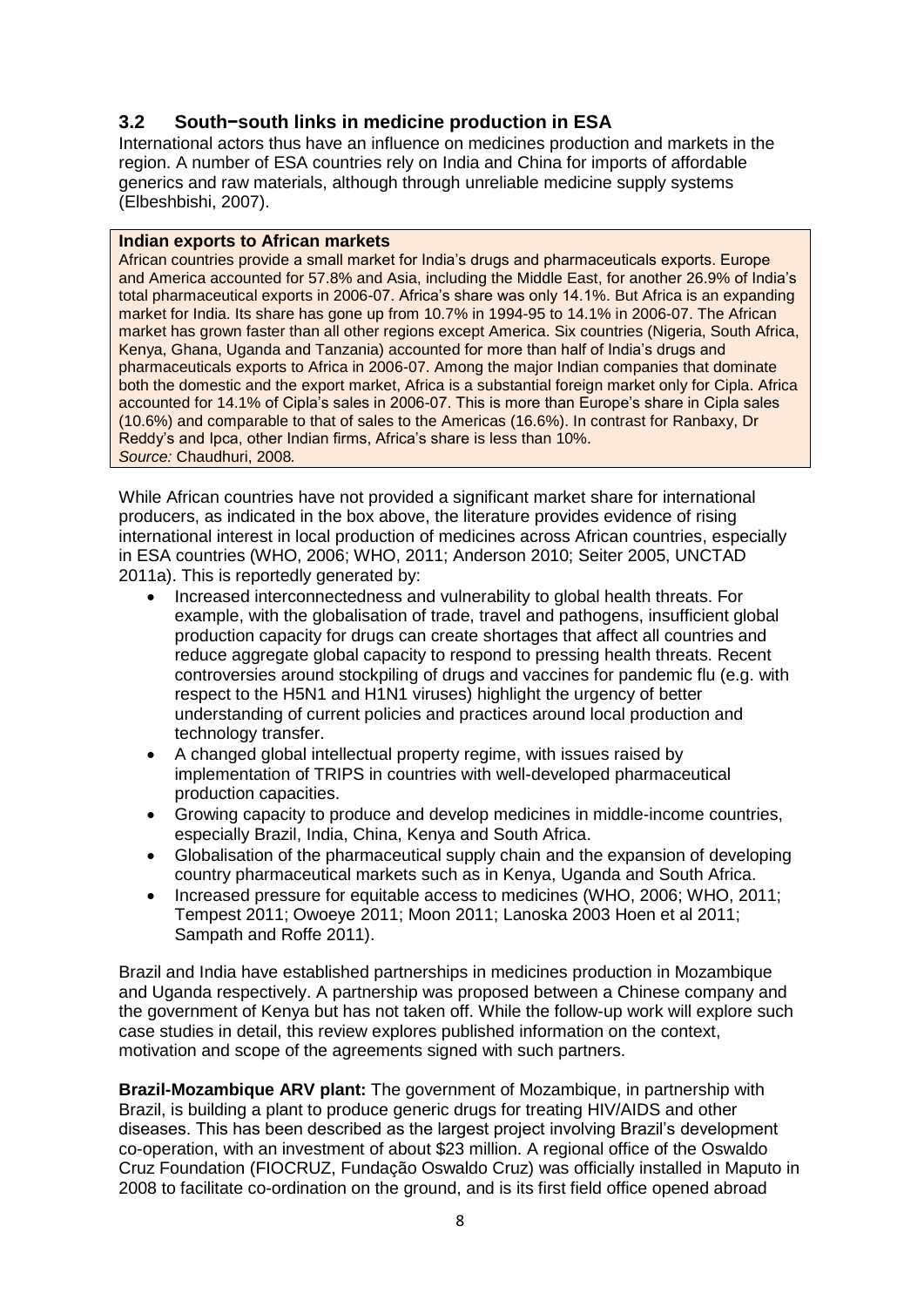(World Bank, 2011; Panapress 2012). According to FIOCRUZ, during the first phase, equipment and drugs will be brought from Brazil, packing will be done in Mozambique, and medicines will be distributed in the country free of charge. This phase includes development of local expertise and labour capacity to run the factory. During a second phase in 2013, the factory should produce medicines. Brazil currently provides the formulations and technology for production. This raises questions about future sustainability, such as whether government or external funders will allocate adequate funds to purchase medicines produced and what will happen to viability if the market prices drop.

Notwithstanding these challenges, the development of the plant confirms Brazil's commitment to south−south cooperation in medicines production. All twelve of the former Brazilian President Lula da Silva's presidential missions to Africa included a health component, and as of 2011, Brazil had signed 53 bilateral agreements on health with 22 African countries (World Bank, 2011). Small-scale projects on malaria and HIV/ AIDS arising out of these agreements were at the heart of Brazilian co-operation on health until 2008, when a new approach encouraged development of structuring projects (see *Table 1*). Such projects (like the ARV plant in Mozambique) typically aim at building critical human resource capacities and strengthening relevant local and national institutions. They have proven to have greater impact than small-scale projects. The longer-term approach emphasises local engagement and capacity development.

| $1800$ . On actually neutri-projects. Brazil Amod actorphiem oc operation, zo it |                                                                        |                                    |  |
|----------------------------------------------------------------------------------|------------------------------------------------------------------------|------------------------------------|--|
| <b>Partnering</b><br><b>Country</b>                                              | <b>Structuring Project</b>                                             | <b>Brazil</b><br><b>Investment</b> |  |
|                                                                                  |                                                                        | \$'000(2010)                       |  |
| Angola                                                                           | Pilot project in the Programme to Fight Anaemia                        | 240                                |  |
|                                                                                  | Technical support to implement a centre of hygiene and<br>epidemiology | 490                                |  |
|                                                                                  |                                                                        |                                    |  |
| Ghana                                                                            | Support to implement a national system for                             | 7,000                              |  |
|                                                                                  | treating sickle-cell anaemia                                           |                                    |  |
| Mozambique                                                                       | HIV/AIDS pharmaceutical plant                                          | 23,000                             |  |
| São Tomé and                                                                     | Support to the nascent Programme to Prevent and                        | 600                                |  |
| Príncipe                                                                         | Control Malaria in São Tomé and Príncipe                               |                                    |  |
| Senegal                                                                          | Support to the National Programme to Fight Anaemia                     | 250                                |  |

*Source:* World Bank, 2011.

**Quality Chemical Industries (Uganda) and CIPLA (India) ARV plant:** Upon request by the government of Uganda, Cipla Ltd, one of the world's leading pharmaceutical manufacturers based in India, agreed to extend technical assistance to Uganda through a joint venture with local partner Quality Chemicals Ltd (QCL). This was to enable Uganda to manufacture antiretroviral drugs locally to combat HIV/AIDS and anti-malarial drugs under licence from Cipla Ltd (Quality Chemical Industries, 2012). In October 2007, a \$38 million pharmaceutical plant was set up on a 15-acre site southwest of the capital Kampala. Cipla, which holds a 42% stake in Quality Chemical Industries, provided the technology and the expertise to set up the plant. The plant now provides an outlet for Cipla to produce these medicines for the African market. In November 2009, TLG Capital acquired a 8.2% stake in the plant. Capitalworks Investment Partners of South Africa also owns an 8.2% stake (Quality Chemical Industries, 2012).

These examples of south–south cooperation in medicines production indicate new possibilities for local production in Africa. They also raise questions of sustainability, and how they can be commercially viable while offering subsided medicines to low income populations. Thus, the relationship between these plants and government initiatives, such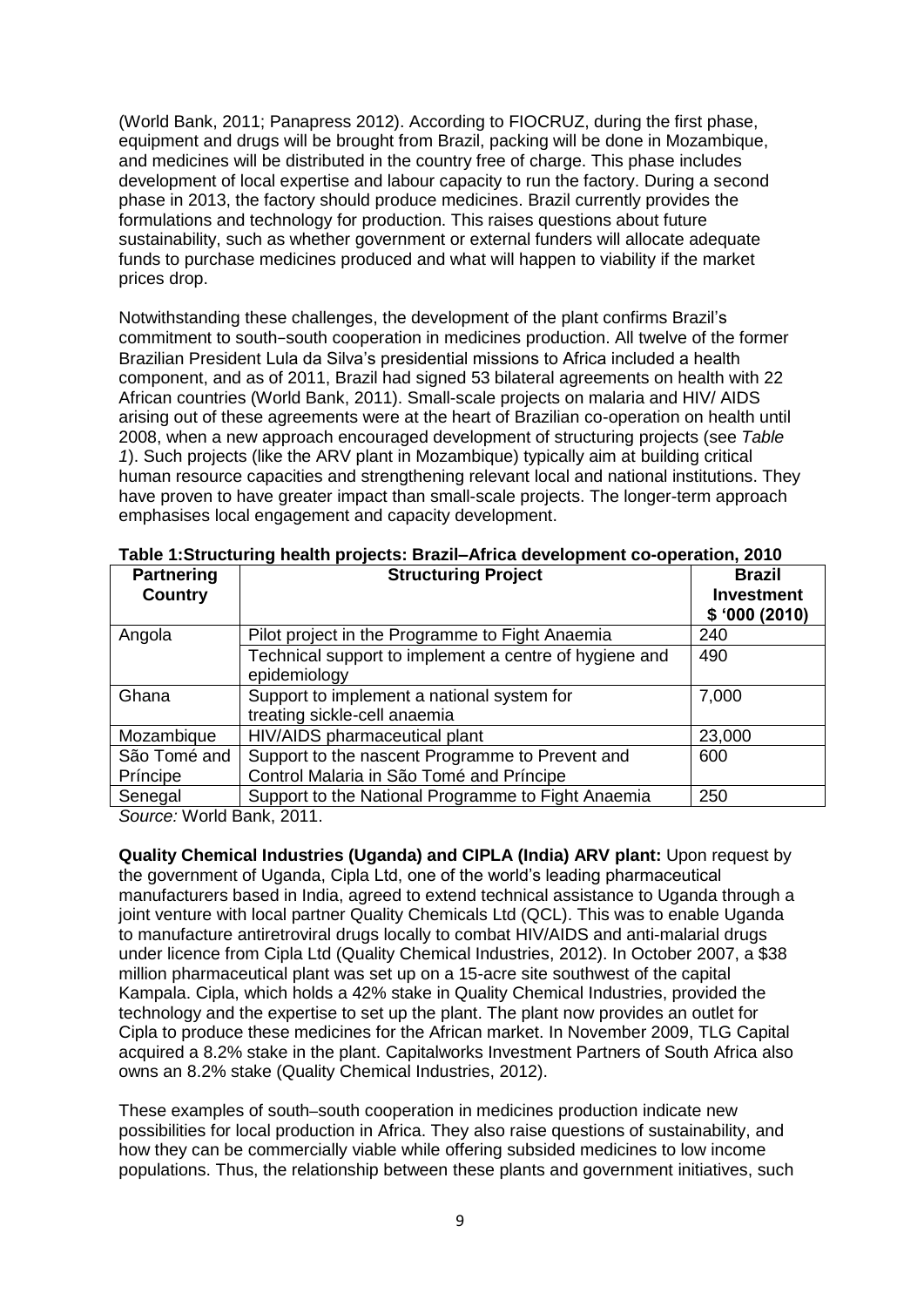as bulk procurement and payment for medicines, is an important feature of the cooperation.

Emerging economies like Brazil, China and India also provide important experiences of research, innovation and development of their own pharmaceutical industries (Holt et al., 2012; First 2007 Robinson 2008; UNIDO 2006). These are shown in the box below:

#### **Experiences of Brazil, India and China in medicines production**

**Brazil,** which has the world's fifth largest population, has used compulsory licenses to promote access to essential medicines. Although the country has repeatedly obtained concessions from major pharmaceutical firms through these threats, in April 2007 Brazil finally granted compulsory licenses for the non-commercial, public use of the patented AIDS drug efavirenz. Over the years, Brazil has developed a successful programme to provide free, universal access to the treatment of HIV/AIDS. Its national STD/AIDS programme "has reduced AIDS-related mortality by more than 50% between 1996 and 1999. In two years, Brazil saved \$472 million in hospital costs and treatment costs for AIDS-related infections." The programme has been widely recognised as a model for the less-developed world. For decades, Brazil has been a leading voice for lessdeveloped countries on medicines access. During the TRIPS negotiations, it was one of the ten hardliner countries that refused to expand the mandate of the General Agreement on Tariffs and Trade (GATT) to cover substantive intellectual property issues. During the fifth WTO Ministerial Conference in Cancún in 2003, Brazil choreographed the G–20, whose demands and resistance led to the collapse of the ministerial conference.

**India,** the world's largest democracy and second most populous country, is another important southern voice. When Brazil requested consultations with the United States through the WTO dispute settlement process, India was the only other country that requested to join those consultations. India's active lobbying on behalf of less-developed countries for lower intellectual property protection and special and differential treatment dates back to reforms introduced in the country shortly after its becoming an independent state. These reforms included differential treatment for food, medicine, and chemical inventions; the prohibition of patents in pharmaceutical products (as compared to processes used to manufacture those products); and the provision of compulsory licensing to encourage the local working of patents. Shortly before 1 January 2005, the deadline by which the TRIPs Agreement required all developing countries to introduce protection for both pharmaceutical products and processes, India introduced a new patent law. Although this new law is likely to have a major impact on the development and availability of cheap, generic drugs and related ingredients, it does not affect the production of drugs that have already been developed. The new law also includes specific provisions to allow generic manufacturers to continue to sell drugs that are already developed by paying reasonable royalties to patent holders. Notwithstanding these safeguards, commentators have been particularly concerned about the impact of the new law on the global supply of generic drugs, because India "makes more than a fifth of the world's generic drugs."

**China,** the world's most populous country, is a new member in the WTO. On 11 December 2001, the country formally became the  $143<sup>rd</sup>$  member of the international trading body. China has had longstanding bilateral disputes with the US over patent breaches and counterfeiting, less so in recent years. China is developing its industries in the areas of computer programmes, movies, semiconductors and biotechnology. While the country wants stronger protection for its fast-growing industries, it prefers weaker protection in fields related to pharmaceuticals, chemicals, fertilisers, seeds, and foodstuffs, due to its huge population, continued economic dependence on agriculture, the leaders' worries about public health issues and their concerns about the people's overall wellbeing. *Source for all cases:* Yu, 2008.

Brazil, India, China and South Africa are now playing an important role within the global institutional landscape supporting health initiatives. The four countries together contributed nearly \$200 million to global health initiatives such as Global Alliance for Vaccines and Immunization (GAVI) and the Global Fund to Fight AIDS, Tuberculosis and Malaria during 2007-2008 (Chaturvedi and Thorsteinsdóttir, 2012). They bring new information, skills and experience to dialogue in the south on local production.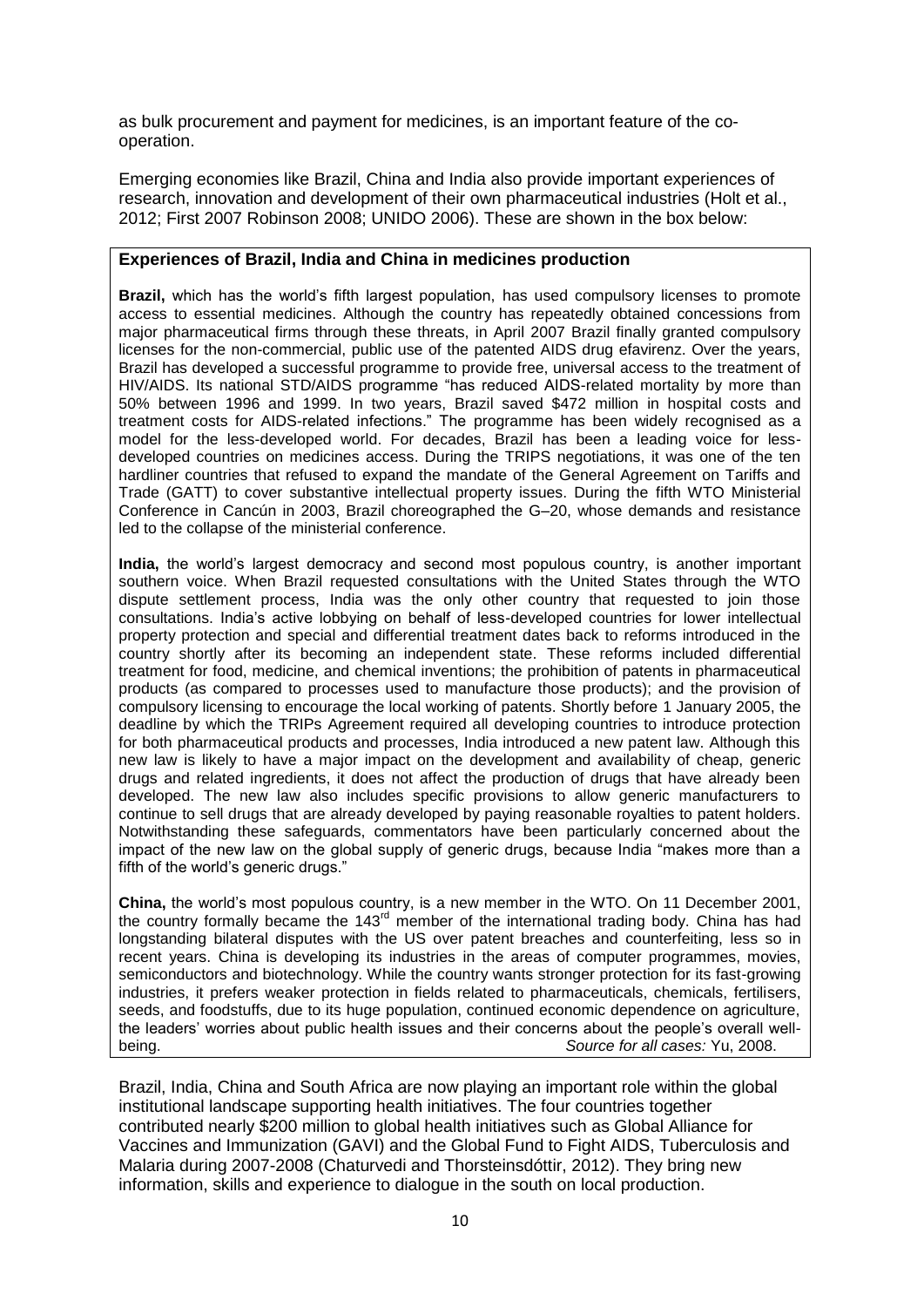### <span id="page-11-0"></span>**4. Policies, strategies and plans for pharmaceutical production**

#### <span id="page-11-1"></span>**4.1 International policies**

The literature review provides evidence of a number of national, regional and global policies, plans and strategies on or affecting access to medicines that have been negotiated, developed or implemented in recent decades, summarised in *Table 2*.

| <b>Plan/Policy/Instrument</b>                                                                                                                     | <b>Outline</b>                                                                                                                                                                                                                                                                                                                                                                                                                                                                                                                                                                                                                                                                                                  | <b>Affected</b><br><b>Institution</b>  |
|---------------------------------------------------------------------------------------------------------------------------------------------------|-----------------------------------------------------------------------------------------------------------------------------------------------------------------------------------------------------------------------------------------------------------------------------------------------------------------------------------------------------------------------------------------------------------------------------------------------------------------------------------------------------------------------------------------------------------------------------------------------------------------------------------------------------------------------------------------------------------------|----------------------------------------|
| <b>WTO Agreement on</b><br><b>Trade Related Aspects</b><br>of Intellectual<br><b>Property Rights</b><br>(TRIPs) 1994                              | This is a legally binding agreement on all countries in<br>the ESA region, given that they are WTO members.<br>The agreement mandates global minimum standards<br>for the protection of intellectual property.                                                                                                                                                                                                                                                                                                                                                                                                                                                                                                  | <b>WTO</b><br>Ministries of<br>Trade   |
| <b>Doha Declaration on</b><br><b>TRIPs and Public</b><br>Health 2001<br>(Under the auspices of<br>the WTO)                                        | The declaration affirms that "the TRIPS Agreement<br>does not and should not prevent Members from taking<br>measures to protect public health". Paragraph 6 of the<br>declaration recognises that WTO members with<br>insufficient or no manufacturing capacities in the<br>pharmaceutical sector could face difficulties in making<br>effective use of compulsory licensing under the TRIPS<br>Agreement. "We instruct the Council for TRIPS to find<br>an expeditious solution to this problem and to report to<br>the General Council before the end of 2002."                                                                                                                                               | Ministries of<br>Trade                 |
| <b>WTO 30 August 2003</b><br>decision in relation to<br><b>TRIPS</b>                                                                              | Provides interim waiver on requirement that<br>compulsory licensing be predominantly for the supply<br>of the domestic market.                                                                                                                                                                                                                                                                                                                                                                                                                                                                                                                                                                                  | Ministries of<br>Trade                 |
| <b>WHO (2003)</b><br><b>Commission on Public</b><br>Health, Innovation and<br><b>Intellectual Property</b><br><b>Rights</b>                       | The report that the Commission submitted to member<br>states in April 2006 contained 60 recommendations<br>grouped into five categories: discovery, development,<br>delivery, fostering innovation in developing countries<br>and supporting a sustainable global effort for the<br>creation of new medicines and other products against<br>diseases that disproportionately affect developing<br>countries. The recommendations are not legally<br>binding but focus attention on policy areas where<br>governments and relevant stakeholders need to act.                                                                                                                                                     | WHO and the<br>Ministries of<br>Health |
| <b>WTO (2005) The</b><br><b>Agreement to</b><br>operationalise the 30<br><b>August 2003 decision</b><br>by amending the<br><b>TRIPs Agreement</b> | Few ESA countries have ratified this agreement, so the<br>permanent amendment of the TRIPs Agreement has<br>not yet been done. It requires ratification by two-thirds<br>majority of the WTO membership.                                                                                                                                                                                                                                                                                                                                                                                                                                                                                                        | Ministries of<br>Trade                 |
| The WHO Global<br><b>Strategy and Plan of</b><br><b>Action on Public</b><br>Health, Innovation and<br><b>Intellectual property</b><br>(GSPA) 2008 | The strategy and plan resulted from the work of the<br>Intergovernmental Working Group on Public Health,<br>Innovation and Intellectual Property. In 2008, the 193<br>WHO member countries adopted the plan after a six-<br>year consultation and negotiation process. It is a<br>mechanism to ensure long-term, needs-driven,<br>research and development and a funding framework<br>for medicines for developing countries. The strategy<br>and plan propose clear objectives and priorities for<br>promoting innovation, building capacity, improving<br>access and mobilising resources. The funding levels<br>called for are \$149 billion between 2009 and 2015 - an<br>average of \$21 billion per year. | <b>WHO</b><br>Ministries of<br>Health  |

**Table 2: International policies and instruments on pharmaceutical production**

*Source:* WTO 1994, 2001, 2005; WHO, 2003, 2008, Moreira 2007.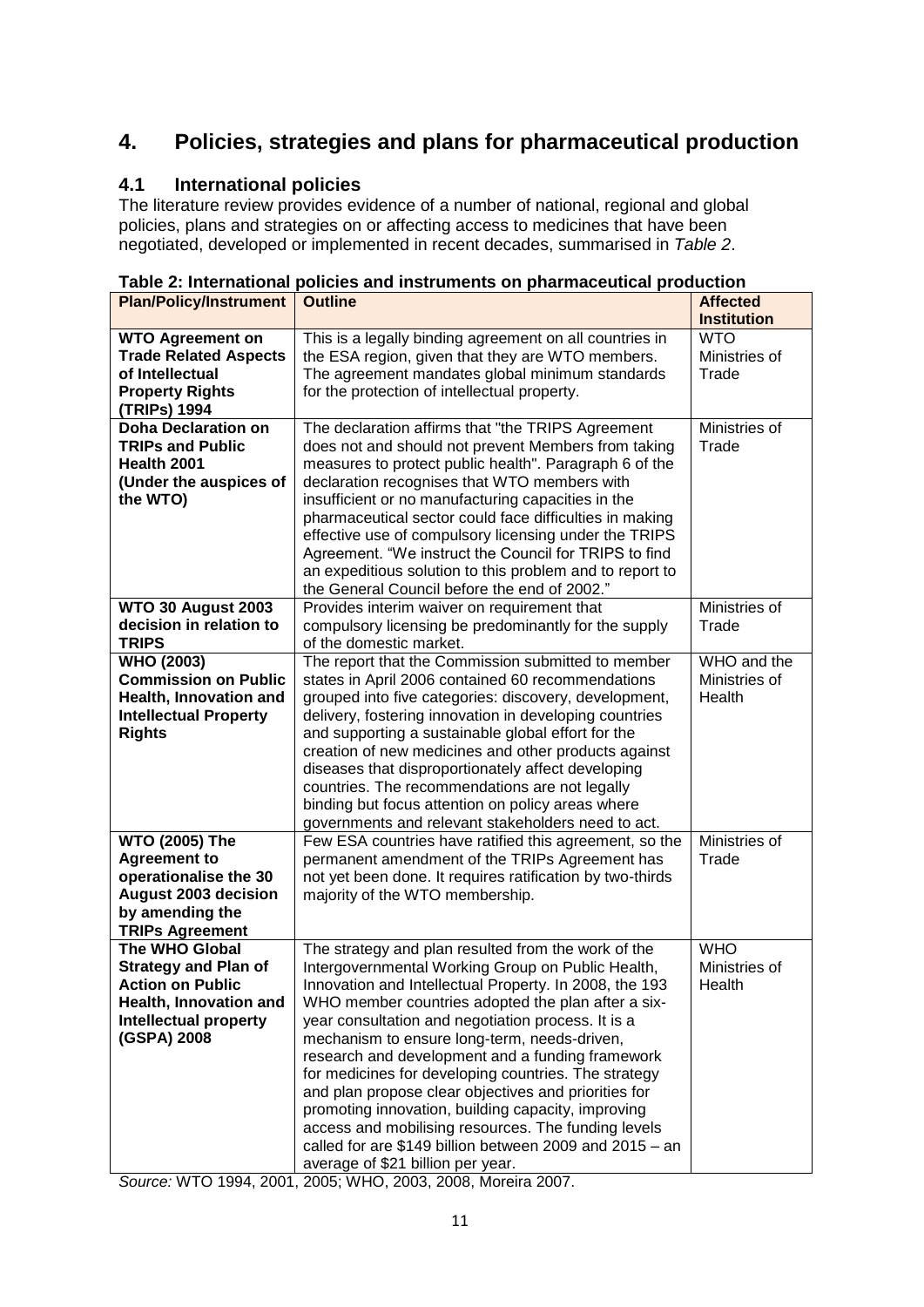The international policy environment has shaped development of the pharmaceutical industry especially with regards to the role of intellectual property rights in research and development around medicines. The WTO was created in 1995 as a global body to promote liberalisation of trade in goods and services after a lengthy negotiation process that lasted from 1986 to 1994, the so-called Uruguay Round of trade negotiations. The global application of minimum standards for intellectual property under TRIPS was controversial, given its potential impact on public health. This led governments to clarify the relationship between the TRIPS agreement and public health in the Doha Declaration on TRIPs and Public Health of 2001 (WTO, 2001). Subsequent meetings and decisions to operationalise the use of TRIPs flexibilities were thus convened and adopted over the years as shown in *Table 2*. More recently WHO Intergovernmental Working Group on Public Health, Innovation and Intellectual Property adopted a strategy that sought to ensure long-term, needs-driven, research and development and a funding framework for medicines for developing countries, as shown in *Table 2*.

#### <span id="page-12-0"></span>**4.2 African policies**

African Union (AU), SADC and East African Community (EAC) plans were developed to identify the priorities, opportunities and challenges to be addressed to establish pharmaceutical manufacturing capacity in Africa, east Africa and southern Africa respectively. The plans, as is indicated in *Table 3*, have a number of common features.

| <b>Plan/Policy/Instrument</b>                                                                                                  | <b>Outline</b>                                                                                                                                                                                                                                                                                                                                                                                                                                                                                                                                                                                                            | <b>Affected</b><br><b>Institution</b>                                                                 |
|--------------------------------------------------------------------------------------------------------------------------------|---------------------------------------------------------------------------------------------------------------------------------------------------------------------------------------------------------------------------------------------------------------------------------------------------------------------------------------------------------------------------------------------------------------------------------------------------------------------------------------------------------------------------------------------------------------------------------------------------------------------------|-------------------------------------------------------------------------------------------------------|
| Pharmaceutical<br><b>Manufacturing Plan</b><br>for Africa-African<br><b>Union 2007</b>                                         | The 2005 AU Assembly decision 55 mandated the AU<br>Commission to develop a pharmaceutical<br>manufacturing plan for Africa "to pursue the local<br>production of generic medicines on the continent and<br>to make full use of the flexibilities within the Trade and<br>Related Aspects of Intellectual Property Rights<br>(TRIPS) and DOHA Declaration on TRIPS and Public<br>Health". This is not a legally binding instrument but a<br>plan of action that African countries agreed to on<br>issues related to access to medicines on the continent.                                                                 | Ministries of:<br>Foreign<br>$\bullet$<br><b>Affairs</b><br>Health<br>$\bullet$<br>Trade<br>$\bullet$ |
| <b>SADC Pharmaceutical</b><br><b>Business Plan 2007-</b><br>2013                                                               | This plan in line with the SADC Health Protocol and<br>the SADC Health Policy aims to enhance the<br>capacities of Member States to effectively prevent and<br>treat major public health burdens in the Region.                                                                                                                                                                                                                                                                                                                                                                                                           | Ministries of<br>Health                                                                               |
| <b>East African</b><br><b>Community Regional</b><br><b>Pharmaceutical</b><br><b>Manufacturing Plan of</b><br>Action: 2012-2016 | The plan provides a regional roadmap to guide the<br>EAC towards evolving an efficient and effective<br>regional pharmaceutical manufacturing industry that<br>can supply national, regional and international markets<br>with quality medicines.                                                                                                                                                                                                                                                                                                                                                                         | Ministries of<br>Health                                                                               |
| <b>African Network for</b><br><b>Drugs and</b><br><b>Diagnostics</b><br><b>Innovation (ANDI)</b><br>(2009)                     | The African Network for Drugs and Diagnostics<br>Innovation (ANDI) was proposed by WHO/TDR, in<br>conjunction with several African institutions as well as<br>Africans in the diaspora, as a strategic initiative to help<br>drive the GSPA. Its objective is to promote and sustain<br>health product R&D led by African institutions and<br>aimed at controlling and treating diseases of high<br>prevalence in the continent. The expected result is the<br>discovery, development and delivery of affordable new<br>health tools (drugs, vaccines and diagnostics),<br>including those based on traditional medicine. | Ministries of<br>Health                                                                               |
| <b>Abuja Declaration-</b><br><b>African Union 2001</b>                                                                         | In April 2001, AU heads state pledged to allocate 15%<br>of their annual budgets to improve the health sector.<br>This is not a legally binding agreement. African<br>countries have largely not met this commitment.                                                                                                                                                                                                                                                                                                                                                                                                     | Ministries of:<br>Finance<br>$\bullet$<br>Health<br>$\bullet$                                         |

**Table 3: African policies and instruments on pharmaceutical production**

*Source:* AU, 2001, 2007; SADC, 2007; EAC, 2011; ANDI, 2009.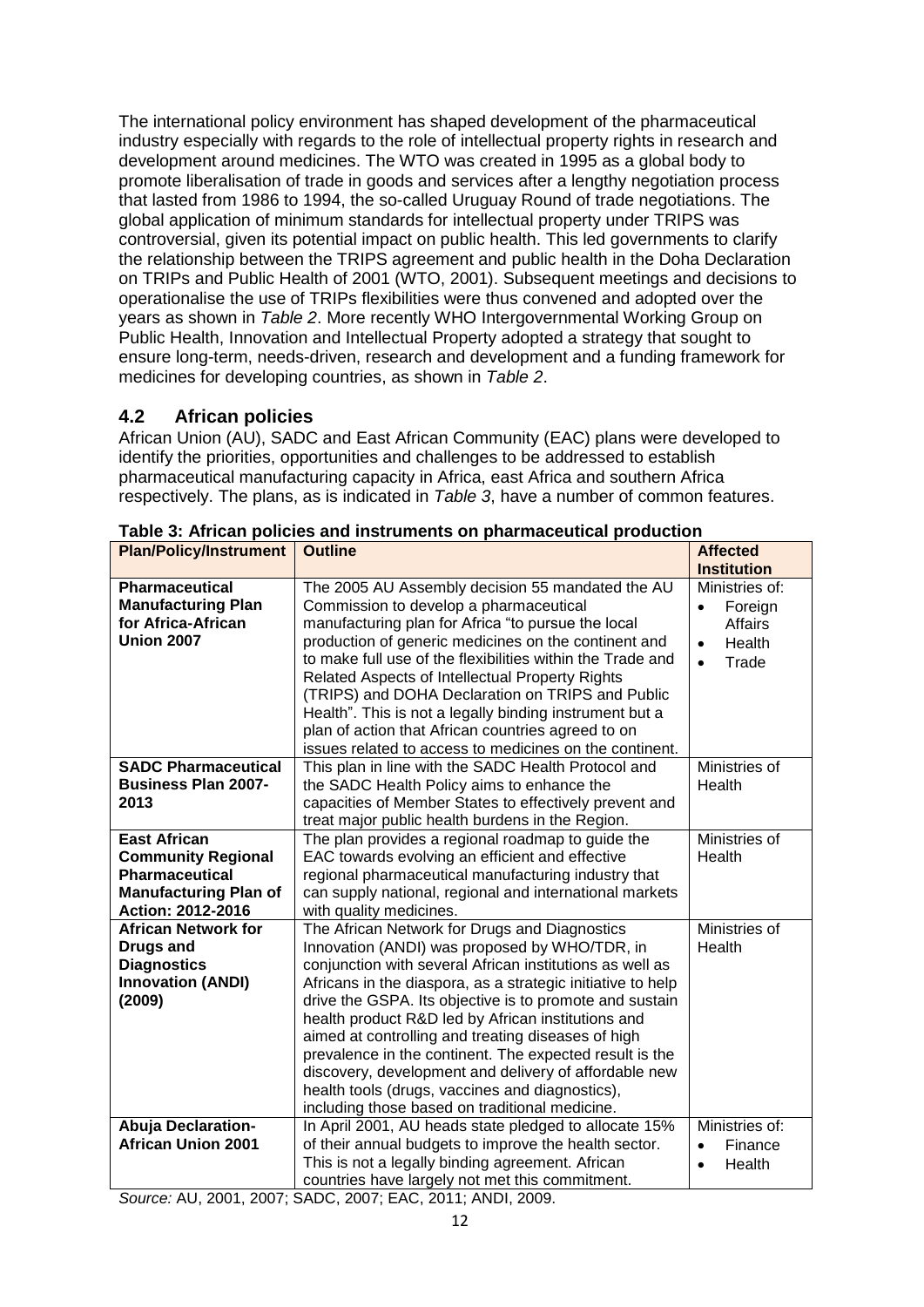All note the over reliance on imports of medicines from developed countries particularly Europe, the United States, India and China, especially for AIDS treatment. They all note price disparities raising import costs as a driver of local production. Further, while imports from developed countries are noted to be expensive, cheaper and subsidised imports from Asia and poorer quality medicines make local production uncompetitive (AU, 2007; SADC, 2007; EAC, 2011).

The plans reflect a range of reasons for pursuing local production, including security of supply, localised quality control, products that are more aligned to population needs, reduced costs in the long run and the sector as a contributor to economic development. The challenges raised from the importation of medicines are raised in the plans. They include the fact that relying on imports makes the supply chain vulnerable to corruption, that it does not lead to technology transfer and it depends on a sustained flow of financing to purchase imports.

The plans identify critical constraints or issues that should be looked at when establishing local pharmaceutical production, namely:

- A market size that would ensure sustainability and technical and financial viability.
- The availability of capital, technology and knowledge since pharmaceutical production is knowledge intensive/driven. Technical expertise is critical, both in terms of sufficient numbers and appropriate skills.
- A legislative framework conducive to regional and local production. This includes legislation to ensure Good Manufacturing Practice (GMP), Good Distribution Practice (GDP), Good Laboratory Practice (GLP), Good Clinical Practice (GCP) and extends to legislation regulating related duties on imported raw materials and intermediates and related taxes.
- Supporting Infrastructure, including electricity, water and transport a challenge in most ESA countries.
- Medicines regulation to deal with quality and counterfeit issues (AU, 2007; SADC, 2007; EAC, 2011).

These issues suggest that local production of medicines demands a developed infrastructure, a sound legislative and regulatory framework, skills, capital and other resources. While the need for access to medicines is embodied as a principle, business considerations appear to be the focus of the plans. Attention to the balance between measures for access necessary for health and measures for trade and production necessary to ensure commercial viability is limited.

The next section explores the bottlenecks identified in the plans and in other literature. Making these constraints clear is important when assessing whether joint investments, partnerships and agreements on pharmaceutical production being negotiated consider them.

### <span id="page-13-0"></span>**5. Bottlenecks in local pharmaceutical production**

The literature provides examples of national experiences on the feasibility of local production. It also provides evidence on theoretical modelling of the economic viability of local production (WHO, 2006; WHO, 2011; Kaplan and Laing 2005). The literature raises challenges (or bottlenecks) to local pharmaceutical production in the ESA region that will be important to address through more detailed studies.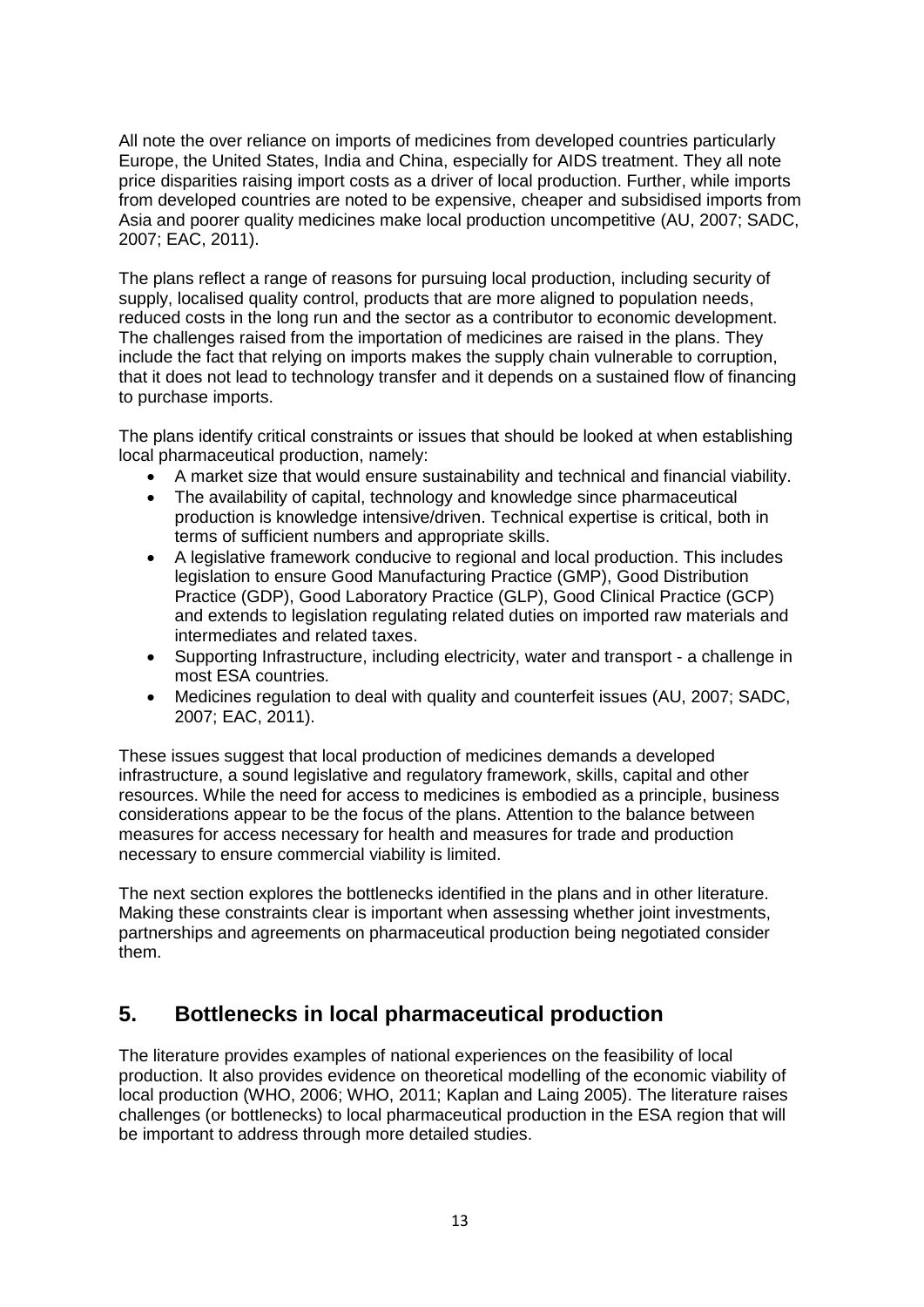#### <span id="page-14-0"></span>**5.1 Finance, technology and infrastructure**

Both global and regional sources in the literature review confirmed that pharmaceutical manufacturers operating from within the SADC and EAC regions generally produce at a higher cost compared to larger international generic manufacturers. Regional and domestic manufacturers are constrained by reduced scale, expensive asset bases coupled with older technology, higher costs of financing, a lack of integration with active pharmaceutical ingredients suppliers and unreliable supporting infrastructure such as electricity, water and transport (EAC, 2011; SADC, 2007).

For example, a WTO (2011) trade policy review for Zimbabwe revealed that the country, although "with a relatively large and well-diversified manufacturing sector", faces challenges to local production and international competitiveness due to:

- High production costs related to very old plant and equipment
- Power shortages
- Exorbitant utility tariffs, high by regional standards
- Lack of working capital
- Lack of access to capital for recapitalisation
- Lack of technology (as products are becoming less competitive).

In the SADC region, Zimbabwe's pharmaceutical industry is second to South Africa in size and development, producing more the 65% of the essential drugs list and less than 15% of Zimbabwe's special essential drugs list. Nevertheless, the industry has performed poorly due to the wider economic decline and the impact of low financing and falling public spending on health, competition from imported and donated medicines, long registration times (about 24 months) and electricity shortages. The lack of credit lines hampered the industry's ability to participate significantly in the export market. Pharmaceutical products receive low tariff protection and medicine imports are subject to an average tariff of 4.2%. (WTO, 2011).

#### <span id="page-14-1"></span>**5.2 Human resources challenges**

A number of documents identify challenges to local pharmaceutical production from shortages of skilled professional personnel and point to infrastructure and skills as major determinants for technology transfer (COHRED and NEPAD, 2009; WHO, 2011; UNCTAD, 2011; EAC, 2011; Loewenson, 2011). The same publications note that the willingness of the pharmaceutical industry to transfer its know-how and techniques is not sufficient for successful transfer of technology. Recipients of transferred technology must also have minimum absorptive capacity to receive and effectively appropriate the technology transferred – and work in a policy and political environment that is conducive to pharmaceutical innovation. This absorptive capacity is determined by the existence of a sustainable and efficient cadre of highly skilled scientists. Business intelligence is also crucial for dealing with trade, investment and industry challenges. A facilitative policy environment is thus essential to attract substantive investment, as well as adequate training resources and incentives to attract and retain the necessary skilled personnel (UNCTAD, 2007; UNCTAD, 2011; AU, 2007; SADC, 2007; EAC, 2011; WTO, 2011).

Chaudhuri (2008) notes that the business environment for setting up pharmaceutical production is not always favourable. For example, in Tanzania market reforms were observed to lead to a loss of public sector and local private capacities necessary for medicine production. The two pharmaceutical public sector companies, Keko and TPI, were privatised; and although government still holds 40% equity in both the companies, it has stopped providing any funds to these companies – limiting the growth of these units or their capacity to attract and retain personnel.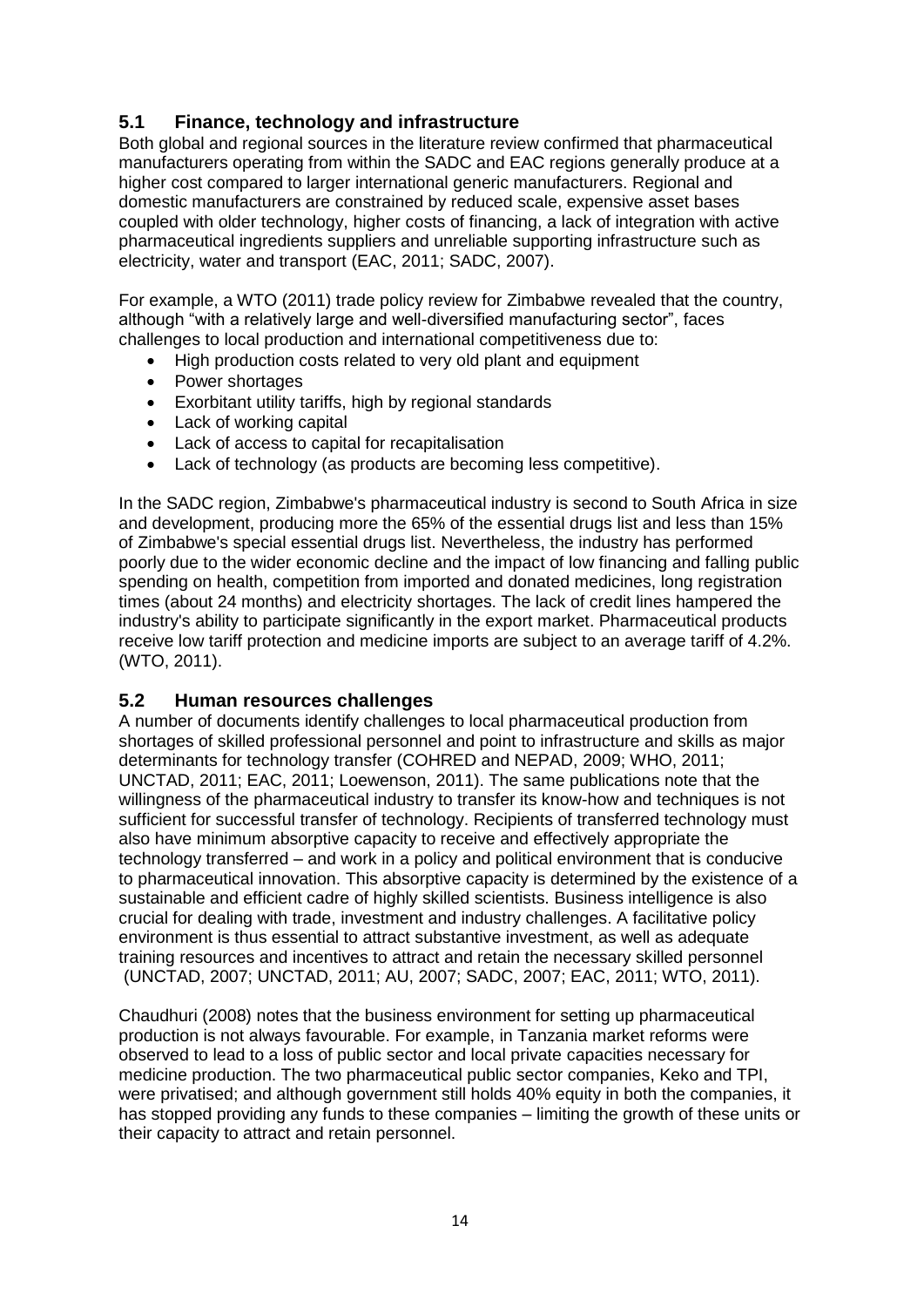#### <span id="page-15-0"></span>**5.3 Governance challenges**

Bate (2008) observes that governance issues are a challenge to local production of pharmaceuticals. Local production that is supported by foreign aid to local public sector producers can distort the market by protecting a specific local producer against another more efficient and competent producer, due to government's ability to direct aid to specific producers. Politicians may use aid resources to reward political allies with production contracts. They may use markups on imported pharmaceuticals (designed to protect nascent local industries) for private use, especially where civil society is weak and unable to ensure accountability on public funding (Bate, 2008). These authors call for legislative and regulatory frameworks and stronger governance policies as fundamental to the successful development and establishment of local pharmaceutical production.

#### <span id="page-15-1"></span>**5.4 Intellectual property constraints**

At the international level, patents on medicines have been seen to pose the largest barrier for firms based in non-least developed countries interested in producing newer medicines or setting up local production, such as those for HIV/AIDS, pandemic flu or type 1 diseases (Elbeshbishi, 2007; WHO, 2011; Loewenson, 2011; Klug 2012). The 2001 WTO Declaration on TRIPS and the Doha Declaration extended the deadline for leastdeveloped country WTO members to grant or enforce pharmaceutical patents until at least 2016.

The 2001 WTO Doha Declaration increased interest in exploring the possibilities for pharmaceutical production, particularly in least-developed countries, due to the waiver they received up to 2016 to make their laws TRIPs compliant. Countries in east Africa are, for example, reported to be taking advantage of this to ensure the establishment of local production plants. At the same time the literature also documents reversals of TRIPS flexibilities due to free trade agreements and economic partnership agreements imposing TRIPS-plus obligations in their terms (Agnam, 2011).

The literature thus highlights the range of bottlenecks to expanding medicine production in the region as:

- A weak policy environment and limited governmental support to encourage domestic investment in the pharmaceutical industry;
- High tariffs on imported inputs, high interests rates on credit, ageing and unreliable energy, water and transport infrastructure;
- Shortfalls in capital and skills, including in scientists and industrial pharmacists and in laboratories;
- Limited international linkages and mechanisms for and intellectual property constraints in technology transfer and in the sourcing of active pharmaceutical ingredients;
- Gaps in the regulatory framework and in enforcement capacities to ensure quality assured, safe and efficacious medicines;
- Small markets within individual countries, and
- Weak or non-existent capacities for research and development.

*Figure 3* summarises the barriers and indicates how they are linked. For example, financial constraints have an impact on the requisite infrastructure, technology and skills for establishing local production. The availability of infrastructure attracts investment in and use of technology. The availability of human resources both affects the capacity to use resources and is affected by the availability of resources to train, attract and retain skilled personnel (pharmacists, scientists, engineers, technicians).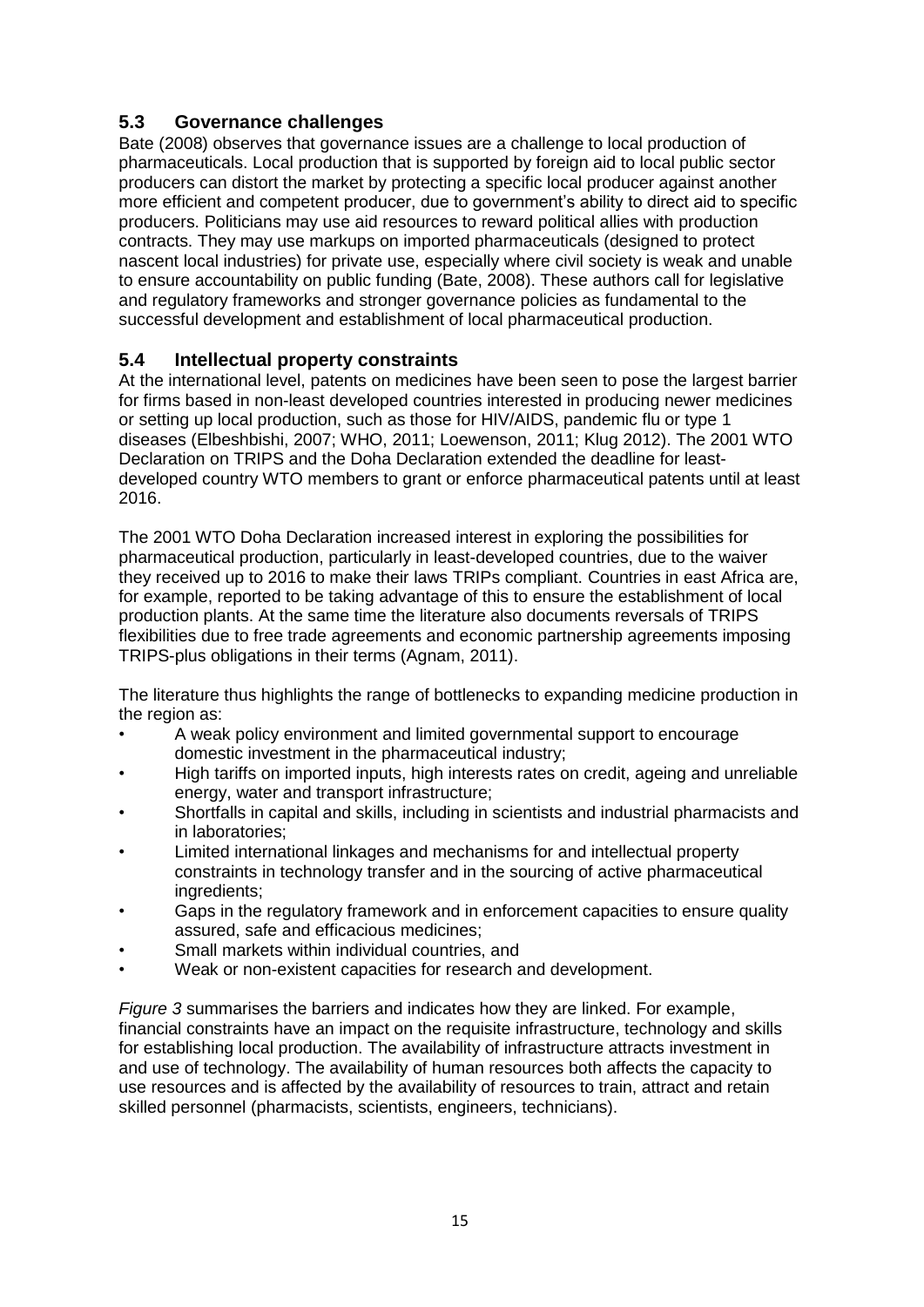

#### **Figure 3: Flow chart of constraints to local production**

### <span id="page-16-0"></span>**6. Conclusions**

The literature reviewed points to a number of bottlenecks and challenges to local production, undermining implementation of the policy intention to pursue it. However, there is some evidence of emerging south–south public and private sector partnerships and policy options for regional level production agreements that can address some of these bottlenecks. Regional agreements and co-operation can widen markets and generate economies of scale, making better use of installed capacities, enhancing feasibility of local supply of active ingredients and other raw materials, strengthening negotiating positions on prices and quality control.

Emerging economies and other developing countries that have succeeded in developing their local pharmaceutical industries provide crucial lessons for ESA countries in the quest to set up local production. They have invested in research and development and a solid human resources base and tapped markets in the south, such as in Africa (Chaudhuri, 2008). It would appear that there is an opportunity for strengthened negotiations to link the heightened interest in medicines in Africa and the capabilities in Brazil, India, China and other emergent economies with measures to address the bottlenecks to local production in ESA countries. Their expertise, resources and capacities can be tapped for example to incentivise medicines development, support smaller firms in international markets, support regulatory capacities, distribution channels, financing, and build links with international partners (Holt et al, 2012). Diplomacy can play a role in this, in negotiating agreements that address bottlenecks identified in the region. The constraints identified in this review suggest that such negotiations with investors in medicines production, whether government or private, should address some elements of the following: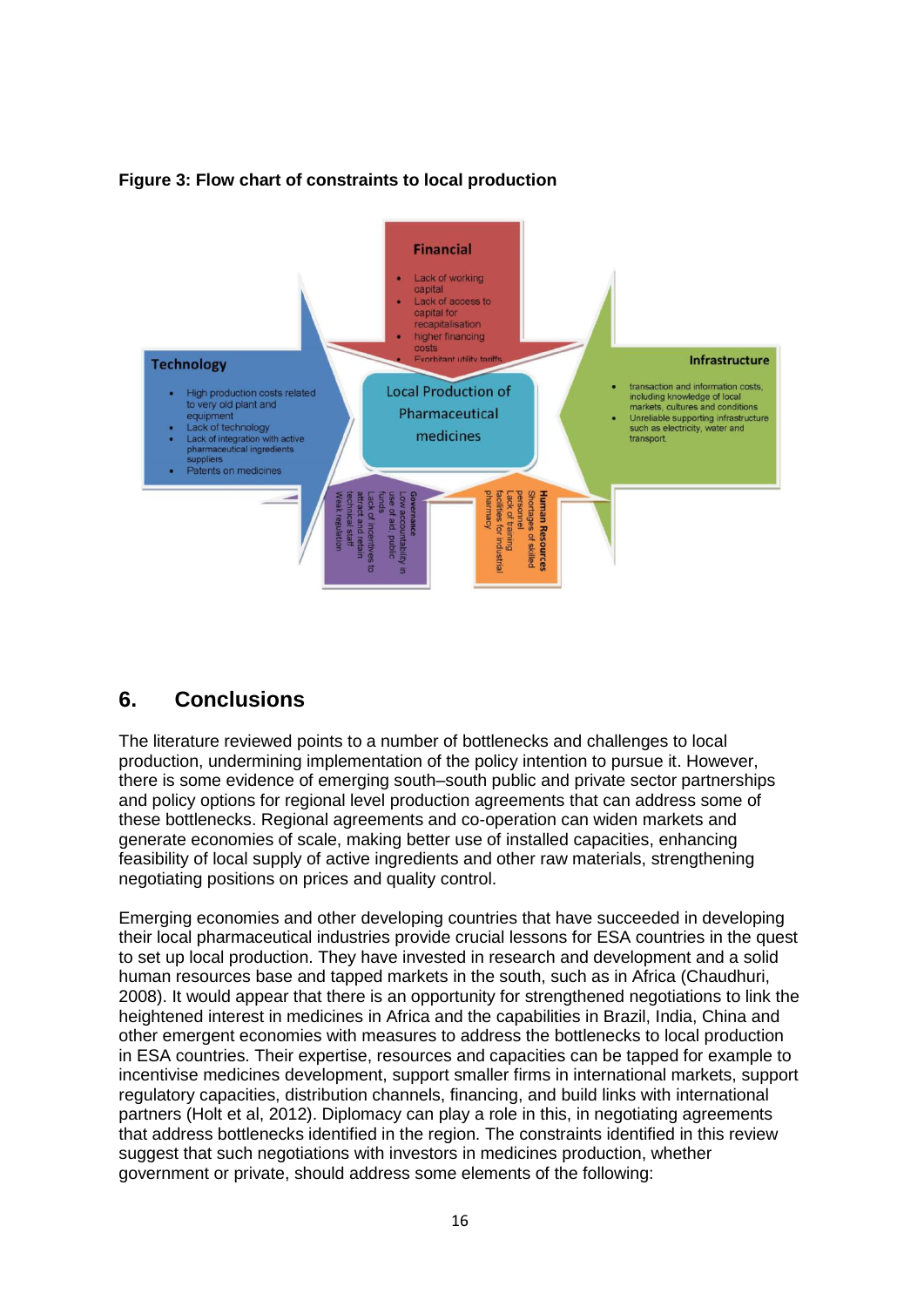- **Strengthening government support and policy** to ensure a balance in the policy focus on public health and business needs and to set up policies and long-term government support and measures needed to attract public–public and public–private partnerships.
- **Setting laws and policies and strengthening the enforcement capacity** by developing national standards, strengthening quality management systems for regulatory authorities and ensuring that biotechnology development goes hand-inhand with regulation.
- **Research and development (to deal with the challenges of technology)** to include investments in building science capacities to promote linkages and exploit existing strengths; use local biodiversity, indigenous knowledge and science-based innovations; develop local R&D infrastructure and capacities and promote domestic integration to spur innovation.
- **Building the human skills and capacities** to assess needs, invest in training and train local professionals in the requisite fields to widen the availability of training, resource centres to improve knowledge and skills and to apply incentives to attract and retain the necessary capacities for local production; and
- **Developing producers and markets** through agreements to enable a wider population base for the market and a mix of participation in production from large and small firms and link regional and international interests that exploit existing strengths.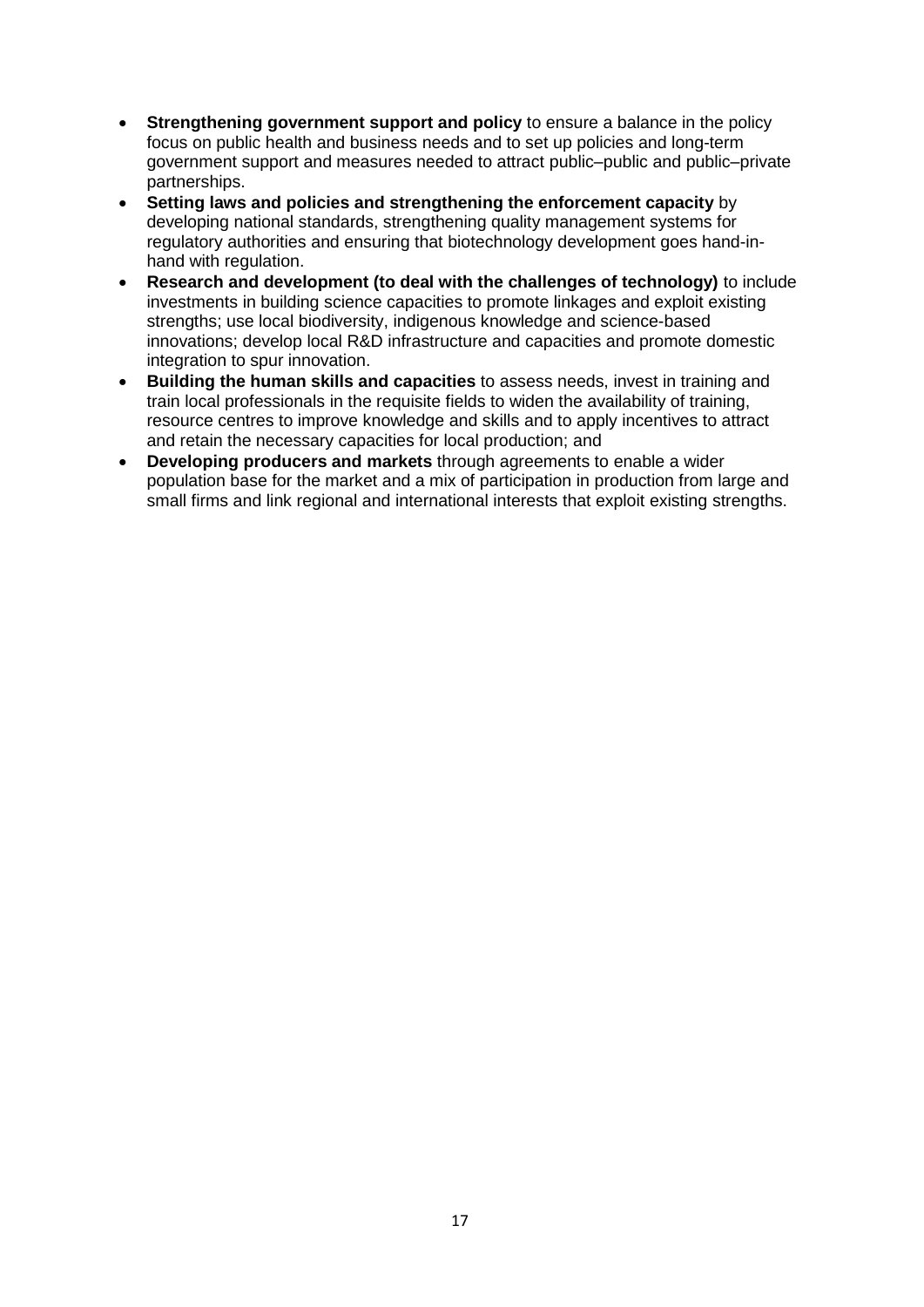### <span id="page-18-0"></span>**7. References**

- 1. African Network for Drugs and Diagnostics Innovation (ANDI) (2009) 'Strategic and business plan for the African Network for Drugs and Diagnostics Innovation (ANDI)' available at: [http://www.who.int/tdr/publications/documents/sbp\\_andi.pdf.](http://www.who.int/tdr/publications/documents/sbp_andi.pdf)
- 2. African Union (2007) 'Pharmaceutical manufacturing plan for Africa', CAMH/MIN/7(III), AU: Addis Ababa.
- 3. African Union (2012) 'Pharmaceutical manufacturing plan for Africa: Business plan', AUC-UNIDO: Addis Ababa.
- 4. Agnam A (2011) 'South−south co-operation: Intellectual property and AIDS medicines' available at: [http://unu.edu/publications/articles/south-south-cooperation-intellectual](http://unu.edu/publications/articles/south-south-cooperation-intellectual-property-and-aids-medicines.html#info)[property-and-aids-medicines.html#info.](http://unu.edu/publications/articles/south-south-cooperation-intellectual-property-and-aids-medicines.html#info)
- 5. Alden C and MA Vieira (2005) 'The new diplomacy of the South: South Africa, Brazil, India and trilateralism', *Third world quarterly* 26(7):1077-1095.
- 6. Anderson T (2010) 'Tide turns for drug manufacturing in Africa,'*The Lancet*, [375](http://www.thelancet.com/journals/lancet/issue/vol375no9726/PIIS0140-6736(10)X6125-6) [\(9726\)](http://www.thelancet.com/journals/lancet/issue/vol375no9726/PIIS0140-6736(10)X6125-6):1597-98.
- 7. Bate R (2008) 'Local pharmaceutical production in developing countries: How economic protectionism undermines access to quality medicines', *Campaign for fighting diseases* discussion paper 1: London.
- 8. Chaturvedi S and Thorsteinsdóttir H (2012) 'BRICS and south−south co-operation in medicine: Emerging trends in research and entrepreneurial collaborations', RIS-DP 177:New Dehli.
- 9. Chaudhuri S (2008) 'Indian generic companies, affordability of drugs and local production in Africa with special reference to Tanzania IKD', Working paper No. 37, Open University Research Centre on Innovation Knowledge and Development.
- 10. Council on Health Research for Development (COHRED) and New Partnership for Africa's Development (NEPAD) (2009) 'Strengthening pharmaceutical innovation in Africa: Designing strategies for national pharmaceutical innovation: Choices for decision makers and countries' available at: [http://www.policycures.org/downloads/COHRED-](http://www.policycures.org/downloads/COHRED-NEPAD_Strengthening_Pharmaceutical_Innovation_AfricaREPORT.pdf)[NEPAD\\_Strengthening\\_Pharmaceutical\\_Innovation\\_AfricaREPORT.pdf.](http://www.policycures.org/downloads/COHRED-NEPAD_Strengthening_Pharmaceutical_Innovation_AfricaREPORT.pdf)
- 11. DFID (2004) 'Increasing access to essential medicines in the developing world: UK government policy and plans' available at: [http://hospicecare.com/uploads/2011/8/dfid\\_access\\_medicines.pdf.](http://hospicecare.com/uploads/2011/8/dfid_access_medicines.pdf)
- 12. EAC (2011) 'East African Community regional pharmaceutical manufacturing plan of action 2012-2016', EAC Secretariat: Arusha.
- 13. Elbeshbishi AN (2007) 'TRIPS and public health: What should African countries do?' ATPC Work in progress No. 49, Economic Commission for Africa: Addis Ababa.
- 14. European Federation of Pharmaceutical Industries Association (2012) 'The pharmaceutical industry in figures: 2012', available at: <http://www.efpia.eu/sites/www.efpia.eu/files/EFPIA%20Figures%202012%20Final.pdf> (accessed 13 March 2013).
- 15. Frist W H (2007) 'Medicine as a currency for peace through global health diplomacy,' *Yale law and policy review* 26(1):209-229.
- 16. Hoen E *et al* (2011) 'Driving a decade of change: HIV/AIDS, patents and access to medicines for all', *Journal of the international AIDS society.*
- 17. Holt F, SJ Gillam, JM Ngondi (2012) 'Improving access to medicines for neglected tropical diseases in developing countries: Lessons from three emerging economies', *PLoSNegl Trop Dis* 6(2): e1390. doi:10.1371/journal.pntd.0001390.
- 18. International Finance Corporation ( IFC) (2008) 'The business of health in Africa: Partnering with the private sector to improve peoples' lives', IFC, USA
- 19. Kaplan W and R Laing (2005) 'Local production of pharmaceuticals: Industrial policy and access to medicines – An overview of key concepts, issues and opportunities for future research', World Bank: Washington, DC.
- 20. Klug H (2012) 'Access to medicines and the transformation of the South African state: Exploring the interactions of legal and policy changes in health, intellectual property, trade, and competition law in the context of South Africa's HIV/AIDS pandemic,' *Law and social inquiry* 37(2): 297–329.
- 21. Koivusalo M (2010) 'Common health policy interests and the shaping of global pharmaceutical policies', *Ethics and international affairs* 24(4):395–414.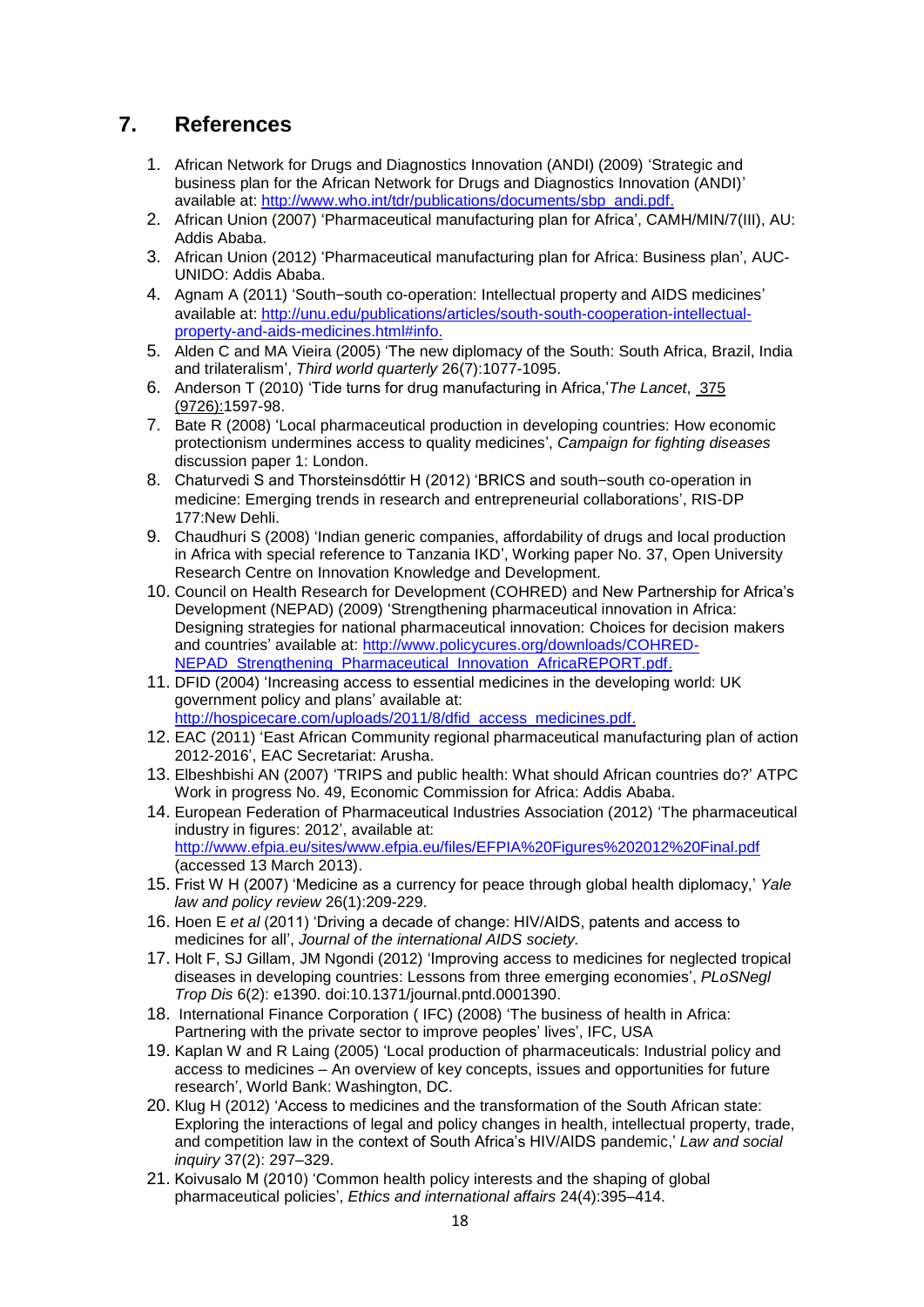- 22. Lanoszka A (2003) 'The global politics of intellectual property rights and pharmaceutical drug policies in developing countries', *International political science review* 24(2):181-97.
- 23. Loewenson R (2011) 'Options for sustainable access to medicines in Africa: Moving beyond TRIPs flexibility toward local production capacity', *Health diplomacy monitor* 2(2) available at: [http://www.ghd](http://www.ghd-net.org/sites/default/files/Health%20Diplomacy%20Monitor%20Volume%202%20Issue%202.pdf)[net.org/sites/default/files/Health%20Diplomacy%20Monitor%20Volume%202%20Issue%20](http://www.ghd-net.org/sites/default/files/Health%20Diplomacy%20Monitor%20Volume%202%20Issue%202.pdf) [2.pdf.](http://www.ghd-net.org/sites/default/files/Health%20Diplomacy%20Monitor%20Volume%202%20Issue%202.pdf)
- 24. Moon S (2011) 'Meaningful technology transfer to LDCs: A proposal for a monitoring mechanism for TRIPS', ICTSD Programme on Innovation, Technology, and Intellectual Property, article 66.2.
- 25. Moreira A. (2007) 'Access to medicines divides rich and poor at WHO', *Valor economico* 6 (November).
- 26. Owoeye O (2011) 'The WTO TRIPS agreement, the right to health and access to medicines in Africa', Paper presented at the *34th AFSAAP Conference 2011Flinders University*.
- 27. Panapress (2012) 'Brazil to produce ARVs in Mozambique' available at: [http://www.panapress.com/Brazil-to-produce-ARVs-in-Mozambique---12-836035-66-lang2](http://www.panapress.com/Brazil-to-produce-ARVs-in-Mozambique---12-836035-66-lang2-index.html) [index.html.](http://www.panapress.com/Brazil-to-produce-ARVs-in-Mozambique---12-836035-66-lang2-index.html)
- 28. Quality Chemical Industries (2012) 'Uganda' available at[:http://www.pharmaceutical](http://www.pharmaceutical-technology.com/projects/qualitychem/)[technology.com/projects/qualitychem/.](http://www.pharmaceutical-technology.com/projects/qualitychem/)
- 29. Robinson DA (2012) 'Chinese engagement with Africa: The case of Mozambique' *Portuguese journal of international affairs* 4.
- 30. SADC (2007) 'SADC pharmaceutical business plan: 2007-2013', SADC Secretariat: Gaborone.
- 31. Sampath PG and P Roffe (2011) 'Unpacking the technology transfer debate: Fifty years and beyond', UNCTAD, Geneva
- 32. Seiter A (2005) 'Pharmaceuticals: Local manufacturing', HNP#3 discussion paper, World Bank: Washington, DC.
- 33. Tempest B (2011) The structural changes in the global pharmaceutical marketplace and their possible implications for intellectual property', Joint ICTSD-UNCTAD, Policy brief 10.
- 34. UNCTAD (2007) 'Asian foreign direct investment in Africa:Towards a new era of cooperation among developing countries' available at: [http://unctad.org/en/docs/iteiia20071\\_en.pdf.](http://unctad.org/en/docs/iteiia20071_en.pdf)
- 35. UNCTAD (2011) 'Investment in pharmaceutical production in the least developed countries: A guide for policy makers and investment promotion agencies', UN: Geneva.
- 36. UNCTAD (2011a) 'Local production of pharmaceuticals and related technology transfer in developing countries' available at: [http://unctad.org/en/PublicationsLibrary/diaepcb2011d7\\_en.pdf.](http://unctad.org/en/PublicationsLibrary/diaepcb2011d7_en.pdf)
- 37. UNIDO (2006) 'Industrial development, trade and poverty reduction through south-south co-operation' available at: [http://www.unido.org/fileadmin/user\\_media/UNIDO\\_Worldwide/LDC\\_South\\_South\\_Cooper](http://www.unido.org/fileadmin/user_media/UNIDO_Worldwide/LDC_South_South_Cooperation/001_industrial_development_south_south_cooperation.pdf) [ation/001\\_industrial\\_development\\_south\\_south\\_cooperation.pdf.](http://www.unido.org/fileadmin/user_media/UNIDO_Worldwide/LDC_South_South_Cooperation/001_industrial_development_south_south_cooperation.pdf)
- 38. World Health Organisation (WHO) (2003) Commission on Public Health, Innovation and Intellectual Property Rights, WHO Geneva
- 39. WHO (2006) 'Public health, innovation and intellectual property rights: Report of the WHO commission on intellectual property rights, innovation and public health' 13-15:Geneva, available at [http://www.who.int/intellectualproperty/report/en/.](http://www.who.int/intellectualproperty/report/en/)
- 40. WHO (2008) The WHO Global Strategy and Plan of Action on Public Health, Innovation and Intellectual property (GSPA) 2008, WHO, Geneva
- 41. WHO (2009) 'Baseline assessment of the pharmaceutical situation in Southern African Development Community countries', WHO, Geneva
- 42. WHO (2011) 'Pharmaceutical production and related technology transfer' available at [http://www.who.int/phi/publications/Local\\_production\\_and\\_access\\_to\\_medicines.pdf.](http://www.who.int/phi/publications/Local_production_and_access_to_medicines.pdf)
- 43. World Bank (2011) 'Bridging the Atlantic: Brazil and sub-Saharan Africa: South−south partnering for growth' World Bank at <http://siteresources.worldbank.org/AFRICAEXT/Resources/africa-brazil-bridging-final.pdf>
- 44. World Trade Organisation (WTO) (1994) Agreement on Trade Related Aspects of Intellectual Property Rights (TRIPs) WTO, Geneva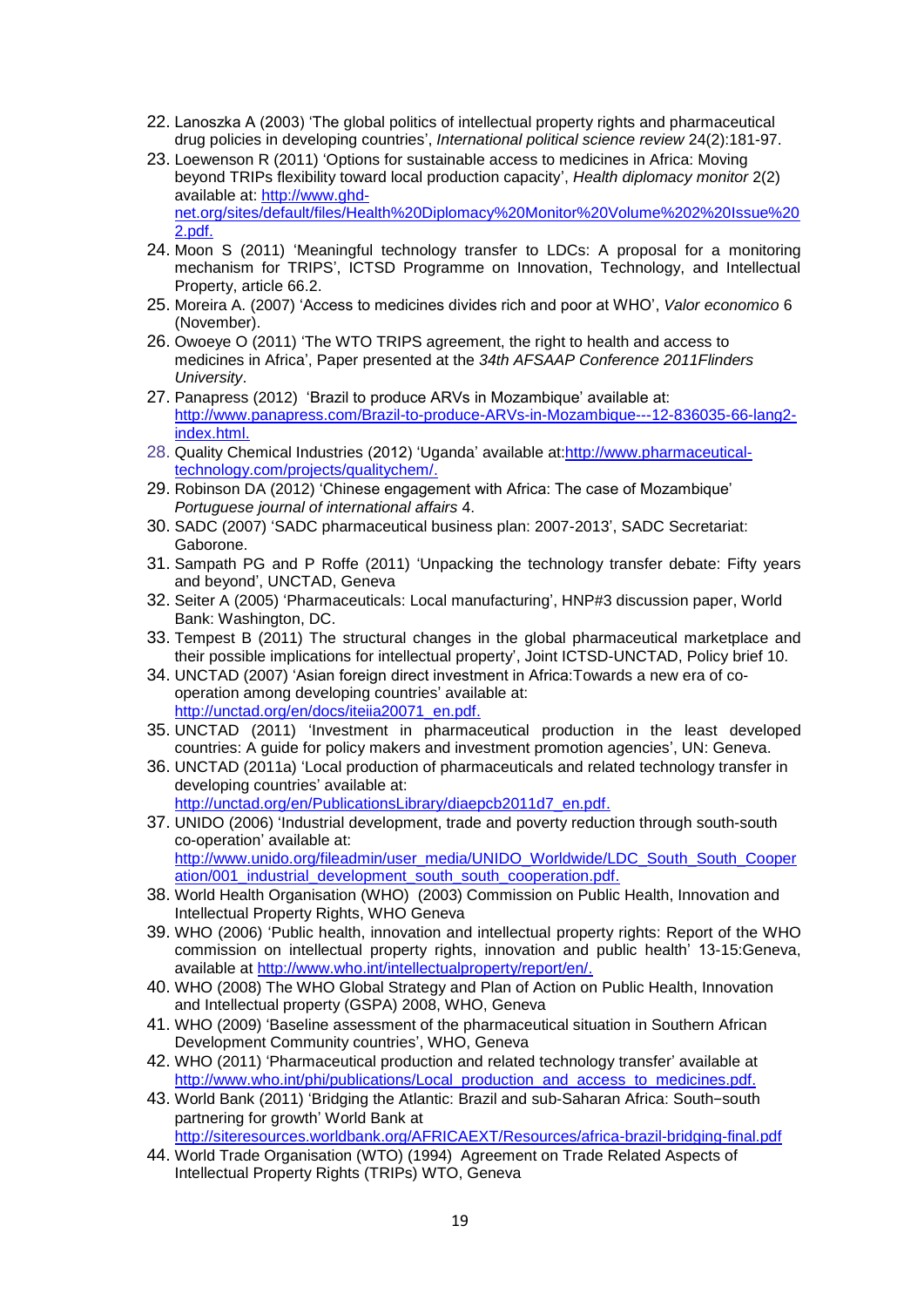- 45. WTO (2001) Doha Declaration on TRIPs and Public Health 2001, WTO 30 August 2003 decision in relation to TRIPS, WTO, Geneva
- 46. World Trade Organisation (WTO) (2005) The Agreement to operationalise the 30 August 2003 decision by amending the TRIPs Agreement, WTO, Geneva
- 47. WTO (2011) 'Trade policy review reports: Zimbabwe' WTO, Geneva available at: [http://www.wtocenter.org.tw/SmartKMS/do/www/readDoc?document\\_id=118828&action=c](http://www.wtocenter.org.tw/SmartKMS/do/www/readDoc?document_id=118828&action=content) [ontent.](http://www.wtocenter.org.tw/SmartKMS/do/www/readDoc?document_id=118828&action=content)
- 48. Yu PK (2008) 'Access to medicines, BRICS alliances, and collective action', *American journal of law and medicine*, 34:345-394.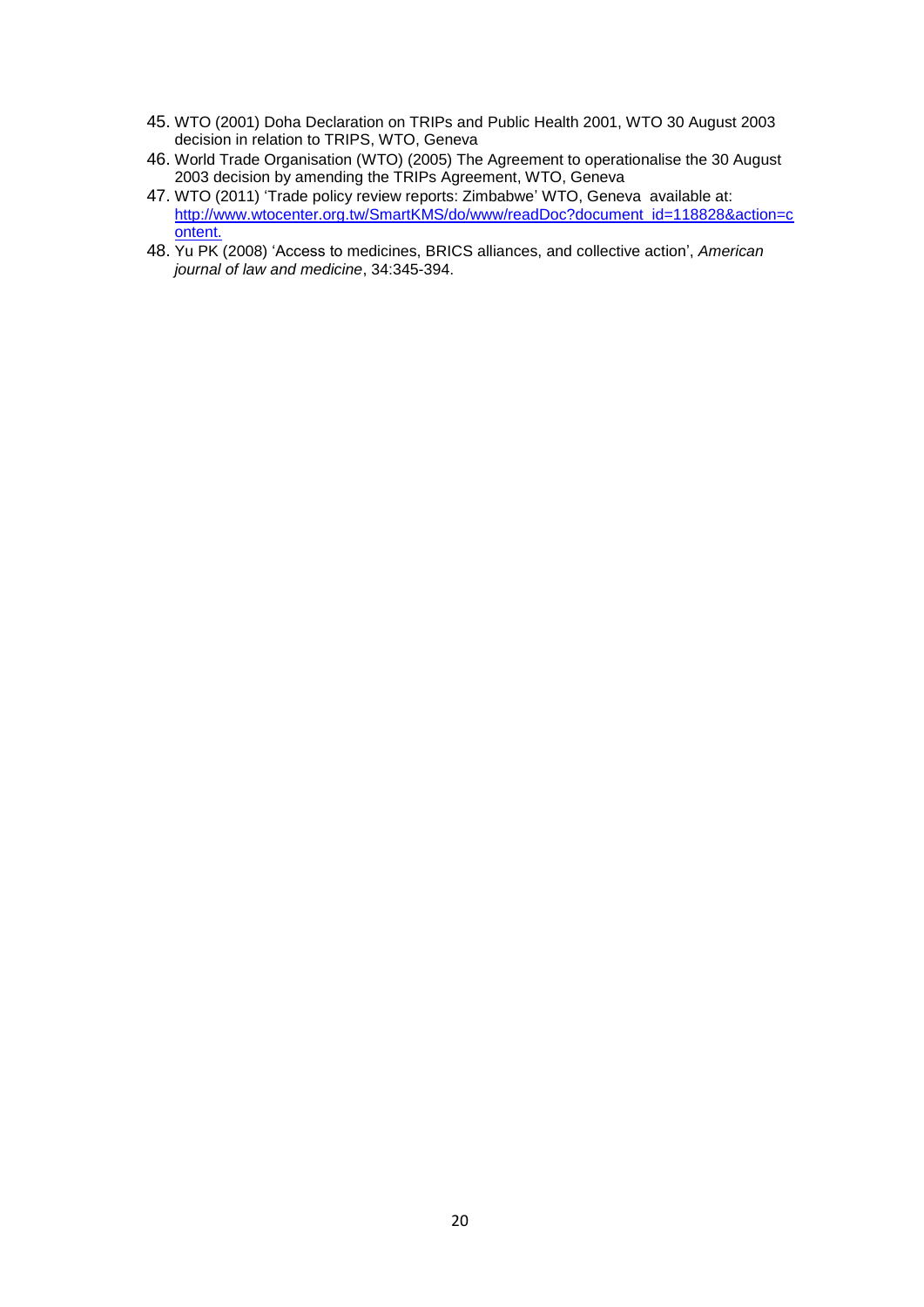## <span id="page-21-0"></span>**Appendix 1: African pharmaceutical plans**

| Plan                                                                                                                                                                                                                                                                                                                                                                                                                                                                                                                                                                                                                                                    | <b>Main Findings/Issues Raised</b>                                                                                                                                                                                                                                                                                                                                                                                                                                                                                                                                                                                                                                                                                                                                                                                                                                                                                                                                                                                                                                                                                                                                                                                                                                                                                                                                                                                                                                                                                                                                                                                                                                                        | Key Lessons Raised in the<br>Plan                                                                                                                                                                                                                                                                                                                                                                                                                                                                                                                                                                                                                                                                                                                                                                                                                                                                                                                                           |  |
|---------------------------------------------------------------------------------------------------------------------------------------------------------------------------------------------------------------------------------------------------------------------------------------------------------------------------------------------------------------------------------------------------------------------------------------------------------------------------------------------------------------------------------------------------------------------------------------------------------------------------------------------------------|-------------------------------------------------------------------------------------------------------------------------------------------------------------------------------------------------------------------------------------------------------------------------------------------------------------------------------------------------------------------------------------------------------------------------------------------------------------------------------------------------------------------------------------------------------------------------------------------------------------------------------------------------------------------------------------------------------------------------------------------------------------------------------------------------------------------------------------------------------------------------------------------------------------------------------------------------------------------------------------------------------------------------------------------------------------------------------------------------------------------------------------------------------------------------------------------------------------------------------------------------------------------------------------------------------------------------------------------------------------------------------------------------------------------------------------------------------------------------------------------------------------------------------------------------------------------------------------------------------------------------------------------------------------------------------------------|-----------------------------------------------------------------------------------------------------------------------------------------------------------------------------------------------------------------------------------------------------------------------------------------------------------------------------------------------------------------------------------------------------------------------------------------------------------------------------------------------------------------------------------------------------------------------------------------------------------------------------------------------------------------------------------------------------------------------------------------------------------------------------------------------------------------------------------------------------------------------------------------------------------------------------------------------------------------------------|--|
| <b>African Union</b><br>(2007)<br><b>Pharmaceutical</b><br><b>Manufacturing</b><br>Plan for Africa,<br>CAMH/MIN/7(III),<br>AU, Addis Ababa<br>The AU Assembly<br>decision 55 taken<br>during the Abuja<br>Summit in January<br>2005 mandated the<br>AU Commission to<br>develop a<br>harmaceutical<br>manufacturing plan<br>for Africa "to<br>pursue the local<br>production of<br>generic medicines<br>on the continent<br>and to making full<br>use of the<br>flexibilities within<br>the Trade and<br>Related Aspects of<br>Intellectual<br><b>Property Rights</b><br>(TRIPS) and<br><b>DOHA Declaration</b><br>on TRIPS and<br><b>Public Health</b> | $\bullet$<br>Policy decisions about whether to import<br>essential medicines from reputable sources<br>or to promote local manufacturing should<br>be based on careful situation analysis and<br>realistic appraisal of the technical feasibility<br>and financial viability underpinned by<br>sound regulatory systems.<br>A market size that would ensure<br>$\bullet$<br>sustainability as well as technical and<br>financial viability was considered<br>imperative.<br>$\bullet$<br>A number of countries in the continent<br>largely rely on India and China for imports<br>of affordable generics and raw materials<br>Unreliable medicine supply systems<br>$\bullet$<br>continue to hamper access.<br>$\bullet$<br>Out of 46 countries in the WHO African<br>Region, 37 have pharmaceutical industries,<br>34 have secondary level production and 25<br>have tertiary production. Only one has<br>limited primary production. Nine countries<br>have no production capacity.<br>Pharmaceutical production is capital,<br>$\bullet$<br>technology and knowledge<br>intensive/driven. Technical expertise is<br>absolutely critical, both in terms of sufficient<br>numbers and appropriate skills.<br>The legislative framework needs to be<br>$\bullet$<br>conducive to regionalised local production.<br>This extends beyond legislation that<br>ensures Good Manufacturing Practice<br>(GMP), Good Distribution Practice<br>(GDP), Good Laboratory Practice (GLP),<br>Good clinical Practice (GCP) and other<br>aspects of product regulation but also<br>extends to legislation regulating related<br>duties on imported raw materials and<br>intermediates and related taxes | $\bullet$<br>Local production of<br>medicines can only be<br>successful in the<br>presence of not only<br>relevant infrastructure but<br>also sound legislative and<br>regulatory framework.<br>The market size for<br>$\bullet$<br>setting up production<br>plants is considered a<br>critical factor in the<br>setting up of local<br>production.<br>The need for access to<br>$\bullet$<br>medicines and vaccines<br>is not coming out as a<br>determining factor for<br>setting out local<br>production (a question of<br>profits before people?).<br>The presence of<br>$\bullet$<br>institutions of higher<br>learning and research<br>organisations with a<br>special focus on<br>producing skilled<br>scientists is a prerequisite<br>for the establishment of<br>sound local production.<br>A balance between health<br>$\bullet$<br>and trade objectives is<br>necessary to ensure a<br>win-win situation<br>especially in the case of<br>imported raw materials. |  |
| <b>EAC (2011) East</b><br><b>African</b><br><b>Community</b><br>Regional<br><b>Pharmaceutical</b><br><b>Manufacturing</b><br><b>Plan of Action</b><br>(EACRPMPoA):<br>2012-2016, EAC<br>Secretariat,<br>Arusha<br>Development of a<br>regional roadmap<br>to guide the East<br><b>African Community</b>                                                                                                                                                                                                                                                                                                                                                 | Pharmaceutical manufacturers operating<br>$\bullet$<br>from within the EAC region generally<br>produce at a cost disadvantage to larger<br>generic product manufacturers<br>internationally due to reasons including<br>scale, expensive asset bases coupled with<br>older technology, higher financing costs<br>plus a lack of integration with active<br>pharmaceutical ingredients suppliers.<br>Other challenges facing the local<br>$\bullet$<br>pharmaceutical production industry in East<br>Africa include shortages of skilled<br>professional personnel and unreliable<br>supporting infrastructure such as electricity,<br>water and transport.<br>The plan recommends strategic<br>$\bullet$                                                                                                                                                                                                                                                                                                                                                                                                                                                                                                                                                                                                                                                                                                                                                                                                                                                                                                                                                                                  | There is some<br>$\bullet$<br>pharmaceutical<br>manufacturing already<br>taking place in the region<br>but these are facing<br>competition from imports,<br>especially from India.<br>A combination of cross-<br>$\bullet$<br>sectoral policies is<br>fundamental to the<br>development of local<br>pharmaceutical industry.<br>The setting up of local<br>$\bullet$<br>pharmaceutical<br>production is not limited<br>to the health sector but                                                                                                                                                                                                                                                                                                                                                                                                                                                                                                                             |  |
| towards evolving                                                                                                                                                                                                                                                                                                                                                                                                                                                                                                                                                                                                                                        | interventions to be applied at firm,                                                                                                                                                                                                                                                                                                                                                                                                                                                                                                                                                                                                                                                                                                                                                                                                                                                                                                                                                                                                                                                                                                                                                                                                                                                                                                                                                                                                                                                                                                                                                                                                                                                      | should combine the                                                                                                                                                                                                                                                                                                                                                                                                                                                                                                                                                                                                                                                                                                                                                                                                                                                                                                                                                          |  |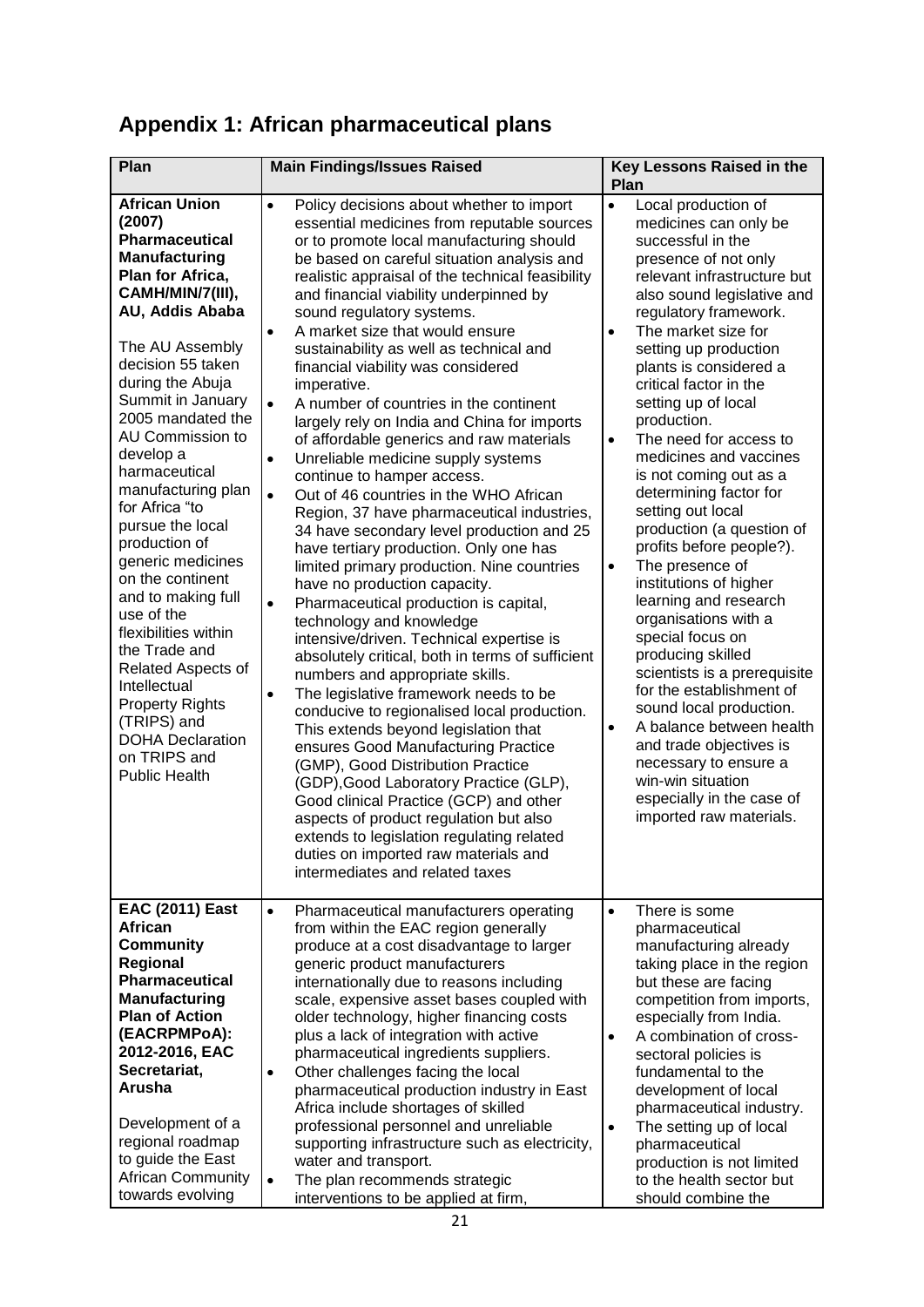| Plan                                                                                                                                                                                                                                                                                                                                                                                                                                                                                                                         | <b>Main Findings/Issues Raised</b>                                                                                                                                                                                                                                                                                                                                                                                                                                                                                                                                                                                                                                                                                                                                                                                                                                                                                                                                                                                                                                                                                                                                                                                                                                            | Key Lessons Raised in the<br>Plan                                                                                                                                                                                                                                                                                                                                                                                                                                                                                                                                                                                                                                                                                                                                                                                              |  |
|------------------------------------------------------------------------------------------------------------------------------------------------------------------------------------------------------------------------------------------------------------------------------------------------------------------------------------------------------------------------------------------------------------------------------------------------------------------------------------------------------------------------------|-------------------------------------------------------------------------------------------------------------------------------------------------------------------------------------------------------------------------------------------------------------------------------------------------------------------------------------------------------------------------------------------------------------------------------------------------------------------------------------------------------------------------------------------------------------------------------------------------------------------------------------------------------------------------------------------------------------------------------------------------------------------------------------------------------------------------------------------------------------------------------------------------------------------------------------------------------------------------------------------------------------------------------------------------------------------------------------------------------------------------------------------------------------------------------------------------------------------------------------------------------------------------------|--------------------------------------------------------------------------------------------------------------------------------------------------------------------------------------------------------------------------------------------------------------------------------------------------------------------------------------------------------------------------------------------------------------------------------------------------------------------------------------------------------------------------------------------------------------------------------------------------------------------------------------------------------------------------------------------------------------------------------------------------------------------------------------------------------------------------------|--|
| an efficient and<br>effective regional<br>pharmaceutical<br>manufacturing<br>industry that can<br>supply national,<br>regional and<br>international<br>markets with<br>efficacious and<br>quality medicines.                                                                                                                                                                                                                                                                                                                 | institutional, national and regional levels to<br>improve the business environment for<br>pharmaceutical manufacturing, strengthen<br>associated regulatory capacity and further<br>develop human resource capacity through<br>a programmatic approach.<br>The anticipated cost of implementation of<br>the plan of action is approximately \$45<br>million, to be raised from EAC partner<br>states, development partners as well as the<br>regional pharmaceutical industry.<br>National health and industrial development<br>$\bullet$<br>ministries are expected to support the<br>implementation of the plan by assigning<br>and availing the necessary resources.                                                                                                                                                                                                                                                                                                                                                                                                                                                                                                                                                                                                       | leadership of health,<br>trade, finance, economic<br>development and<br>legislative ministries.<br>Government should take<br>$\bullet$<br>the lead in setting up<br>pharmaceutical industry<br>but working closely with<br>the private sector.                                                                                                                                                                                                                                                                                                                                                                                                                                                                                                                                                                                 |  |
| <b>SADC (2007)</b><br><b>SADC</b><br>pharmaceutical<br>business plan:<br>2007-2013, SADC<br>Secretariat,<br>Gaborone<br>SADC has<br>identified the need<br>to develop and<br>implement a<br>pharmaceutical<br>programme in line<br>with the SADC<br><b>Health Protocol</b><br>and the SADC<br>Health Policy. The<br>purpose of the<br>programme is to<br>enhance the<br>capacities of<br>member states to<br>effectively prevent<br>and treat diseases<br>that are of major<br>concern to public<br>health in the<br>region. | The SADC region has developed<br>$\bullet$<br>pharmaceutical guidelines for medicines<br>regulation and other strategies aiming to<br>improve access to medicines<br>predominance of private sector expenditure<br>$\bullet$<br>on essential medicines in a region with high<br>poverty levels and substantial price<br>disparities, which has implications on<br>affordability particularly for the poor and<br>disadvantaged population.<br>Over dependence on imported medicines<br>$\bullet$<br>both patented and generics. For instance,<br>about 85% of the generic ARV medicines<br>used in the region are imported from India<br>and 15% are manufactured within the<br>SADC region.<br>There is a large regional market for the<br>$\bullet$<br>pharmaceutical manufacturing industries,<br>which was estimated in 2000 at \$2.5-\$3<br>billion<br>The plan emphasises rationalising and<br>$\bullet$<br>maximising the research and production<br>capacity of local and regional<br>pharmaceutical industry of generic<br>essential medicines and African traditional<br>medicines.<br>Promoting joint procurement of<br>$\bullet$<br>therapeutically beneficial medicines of<br>acceptable safety, proven efficacy and<br>quality to the people who need them most | The conditions for<br>$\bullet$<br>engendering local<br>production in medicines<br>based on south-south<br>cooperation are there.<br>$\bullet$<br>There is a gap especially<br>in government-to-<br>government collaboration<br>as part of south-south<br>co-operation. Private<br>sector is dominant.<br>$\bullet$<br>Region is already<br>importing drugs from<br>other large developing<br>countries. The potential to<br>establish local production<br>based on south-south co-<br>operation could be seen<br>as a threat to the already<br>established market by the<br>large developing<br>countries e.g. India.<br>African traditional<br>$\bullet$<br>medicine could be the<br>starting point for ensuring<br>south-south co-operation<br>in medicines production<br>especially where existing<br>capacity is limited. |  |